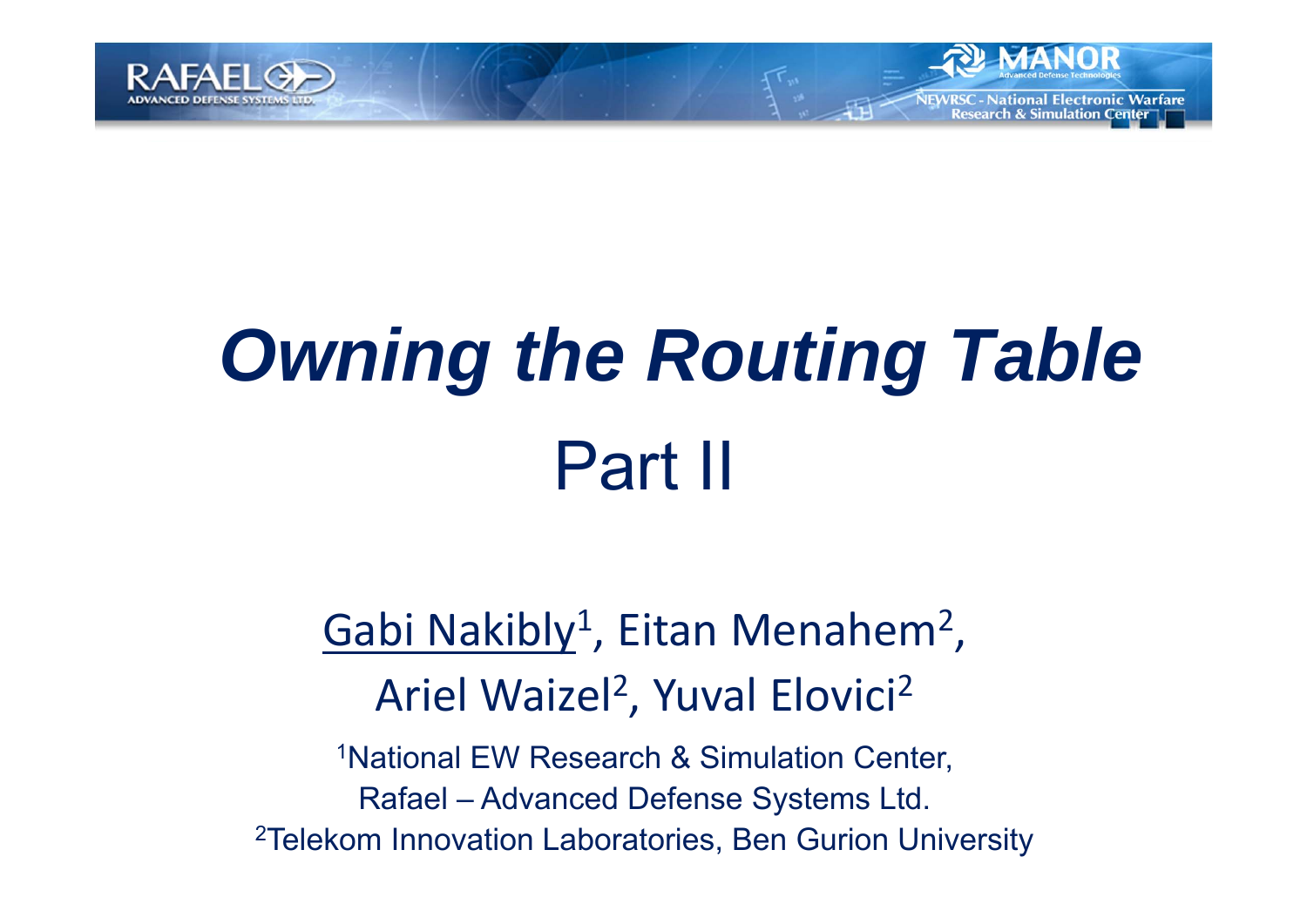



ational Electronic Warfare **Simulation Center** 

- This work is a second installment of our research on **OSPF security**.
	- –The first part was presented at **Black Hat USA 2011**.
- In this part we push the envelope further and present a **more powerful** attack that allows to take control of a **Cisco's router routing table**.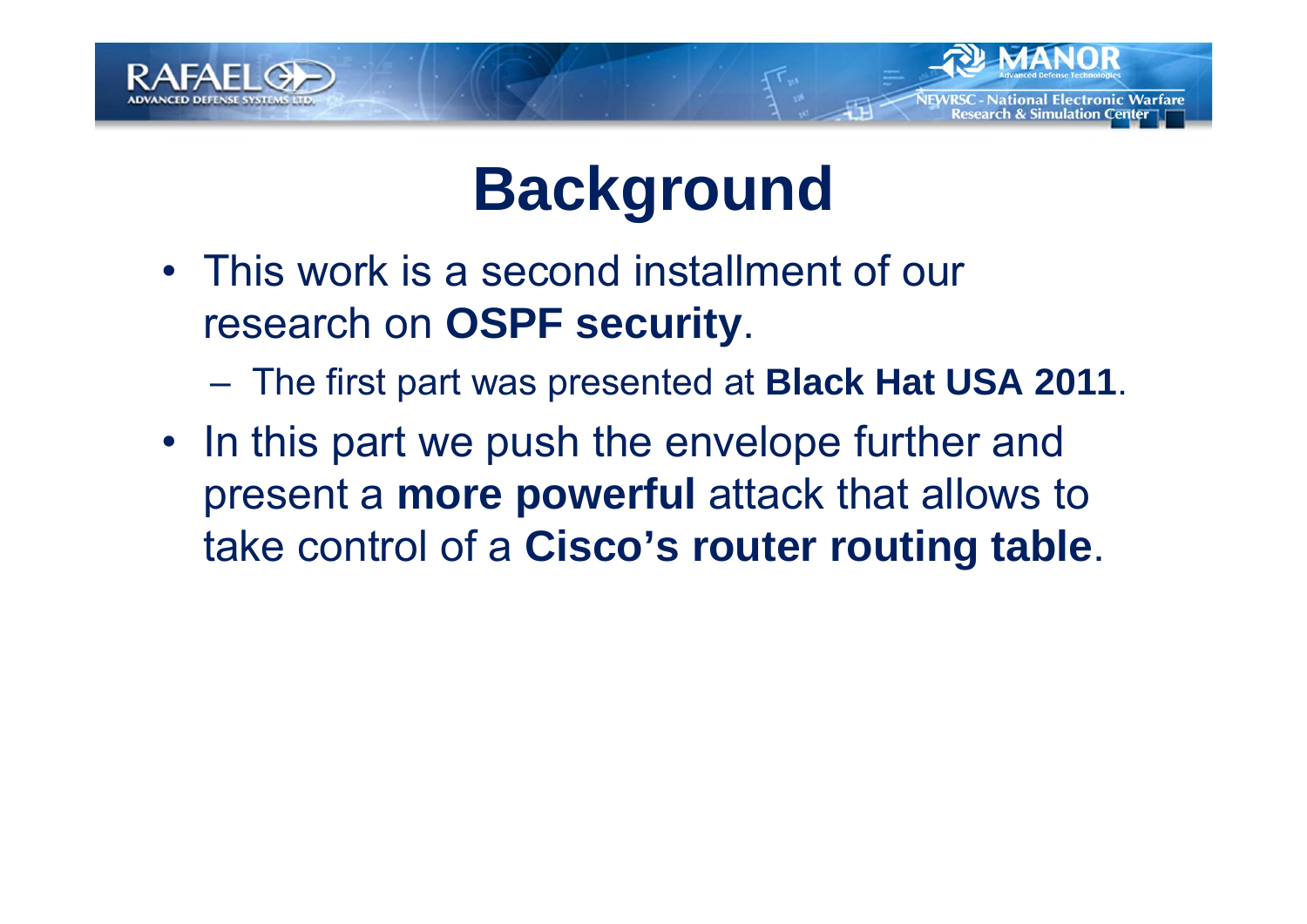

## **Overview**

- • The holy grail of routing attacks is owning the routing table of a router
	- –without having to own the router itself.
- • We present a newly found vulnerability of the OSPF protocol.
- •It allows to own the routing tables of all routers in a routing domain from just a single compromised router.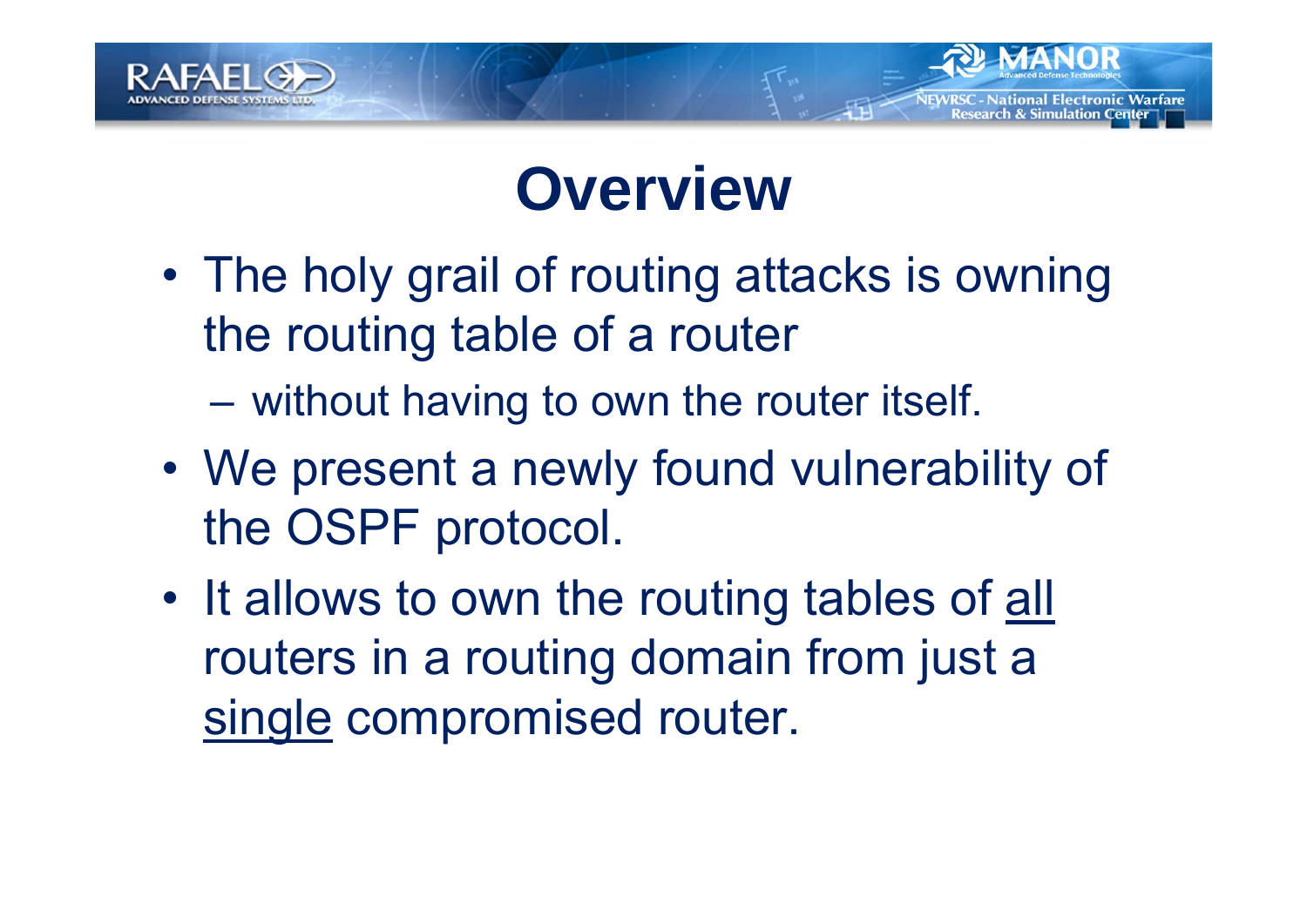

## **Why is this so desirable?**

ational Electronic Warfare **Simulation Center** 

- • Owning the routing tables allows doing tricks such as:
	- Black holes
	- Network cuts
	- Traffic diversion
		- towards longer routes
		- or through an attacker-controlled router
	- And much much more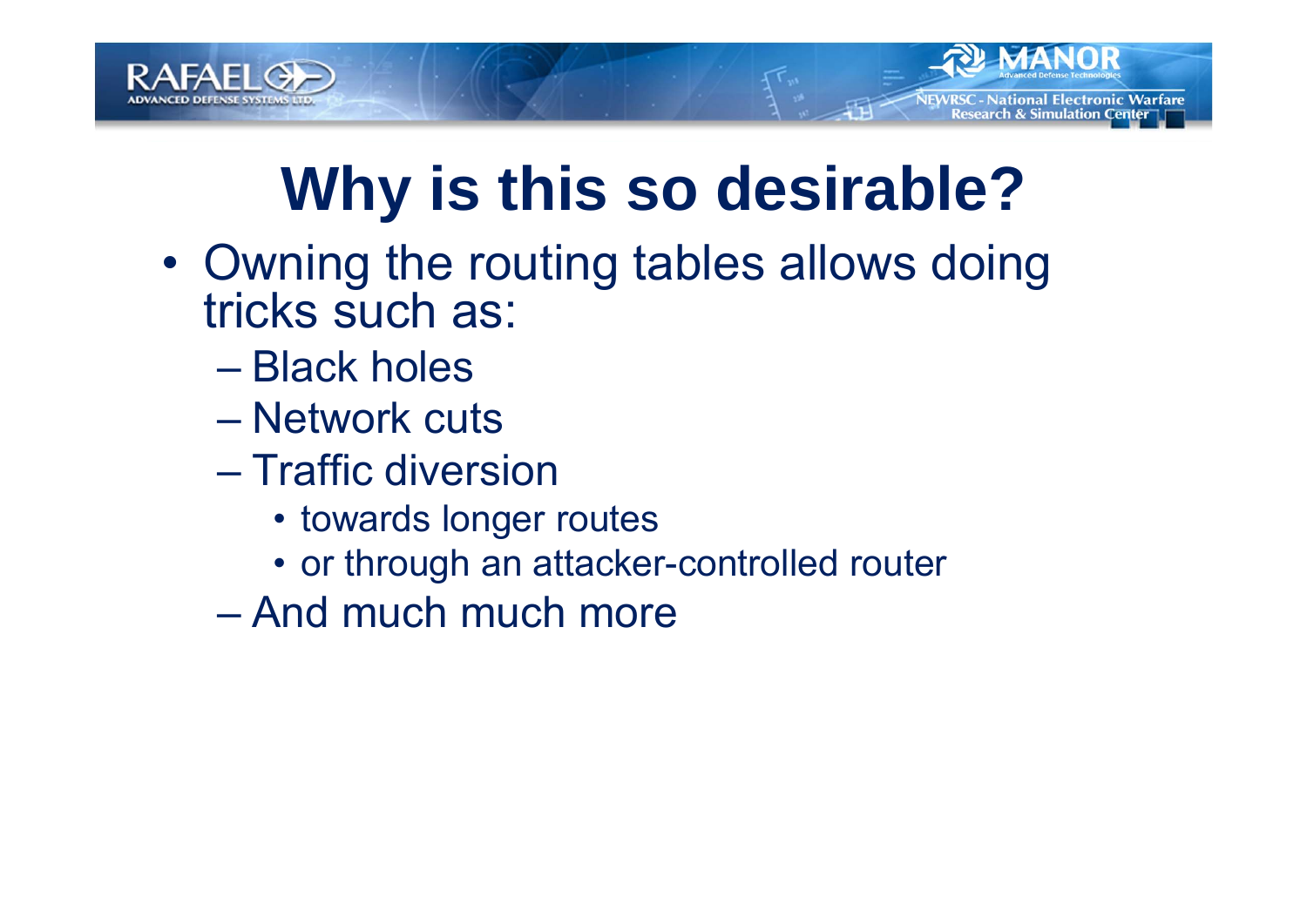

## **Who is vulnerable?**

- The vulnerability is due to an ambiguity in the OSPF spec [RFC 2328].
- • Therefore, potentially many commercial routers may be vulnerable!
- • The attack has been successfully verified against Cisco IOS 15.0(1)M.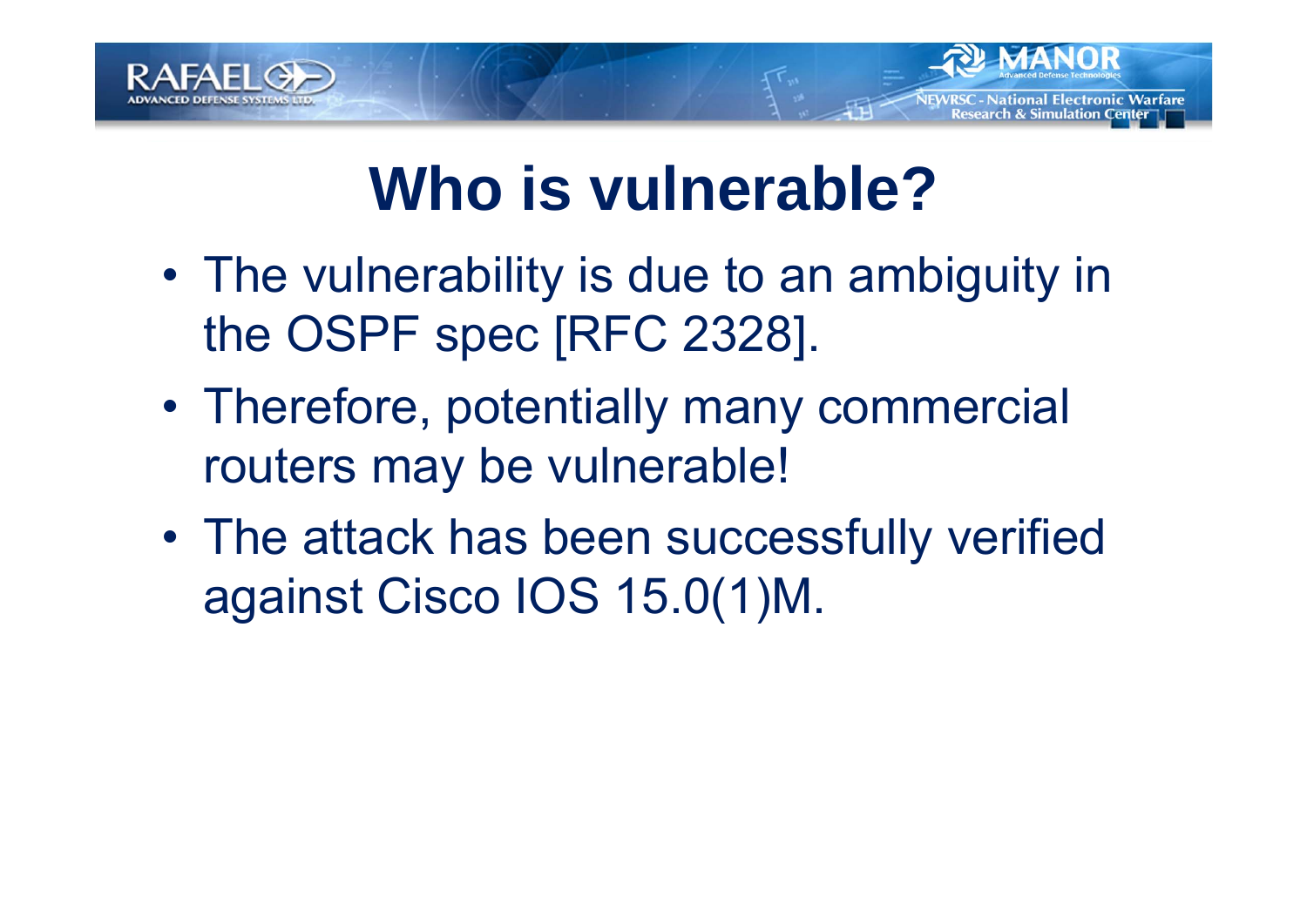



- $\bullet$ The new attack gains full and persistent over the routing table of another router.
	- Known attacks cannot do that
- It achieves this because it can persistently falsify routing advertisements of other routers.
	- – Without triggering "fight-back" from the victim router.
		- More on this later on.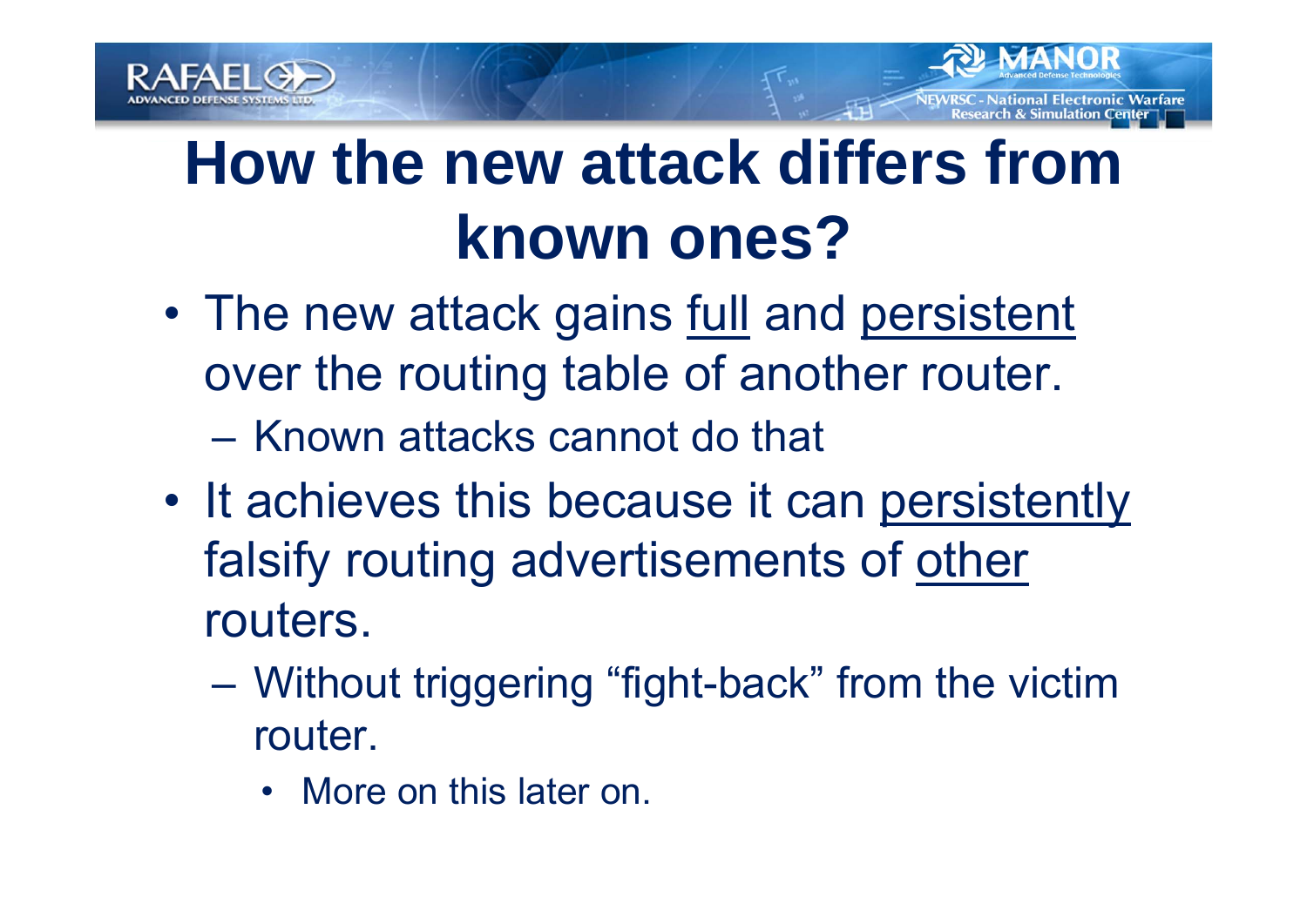

![](_page_6_Picture_1.jpeg)

**RSC - National Electronic Warfare Research & Simulation Center** 

- •OSPF primer
- •OSPF security strengths
- Known OSPF attacks
- •The newly found vulnerability and attack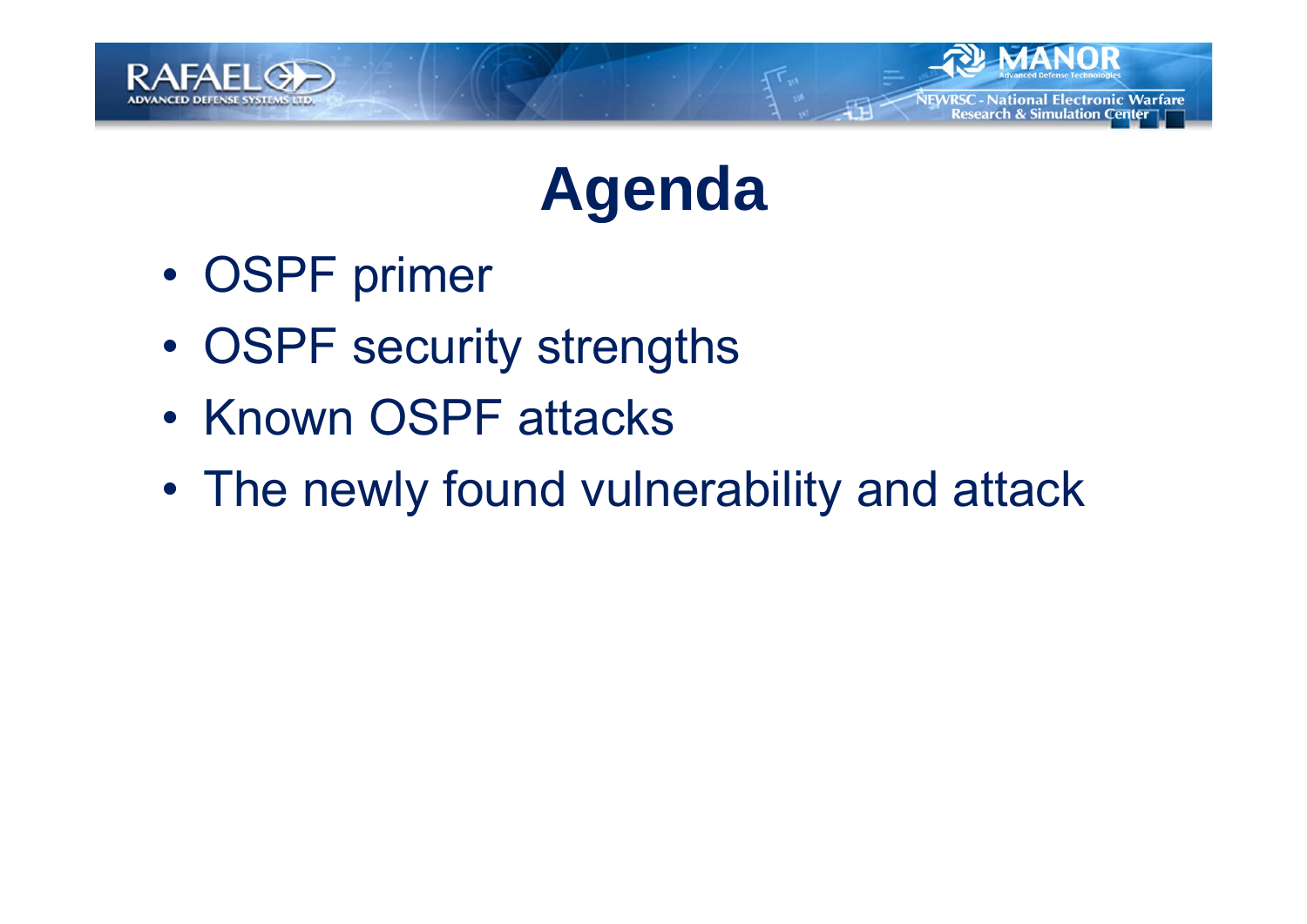![](_page_7_Picture_0.jpeg)

![](_page_7_Picture_1.jpeg)

## **Internet Routing – The Big Picture**

![](_page_7_Figure_3.jpeg)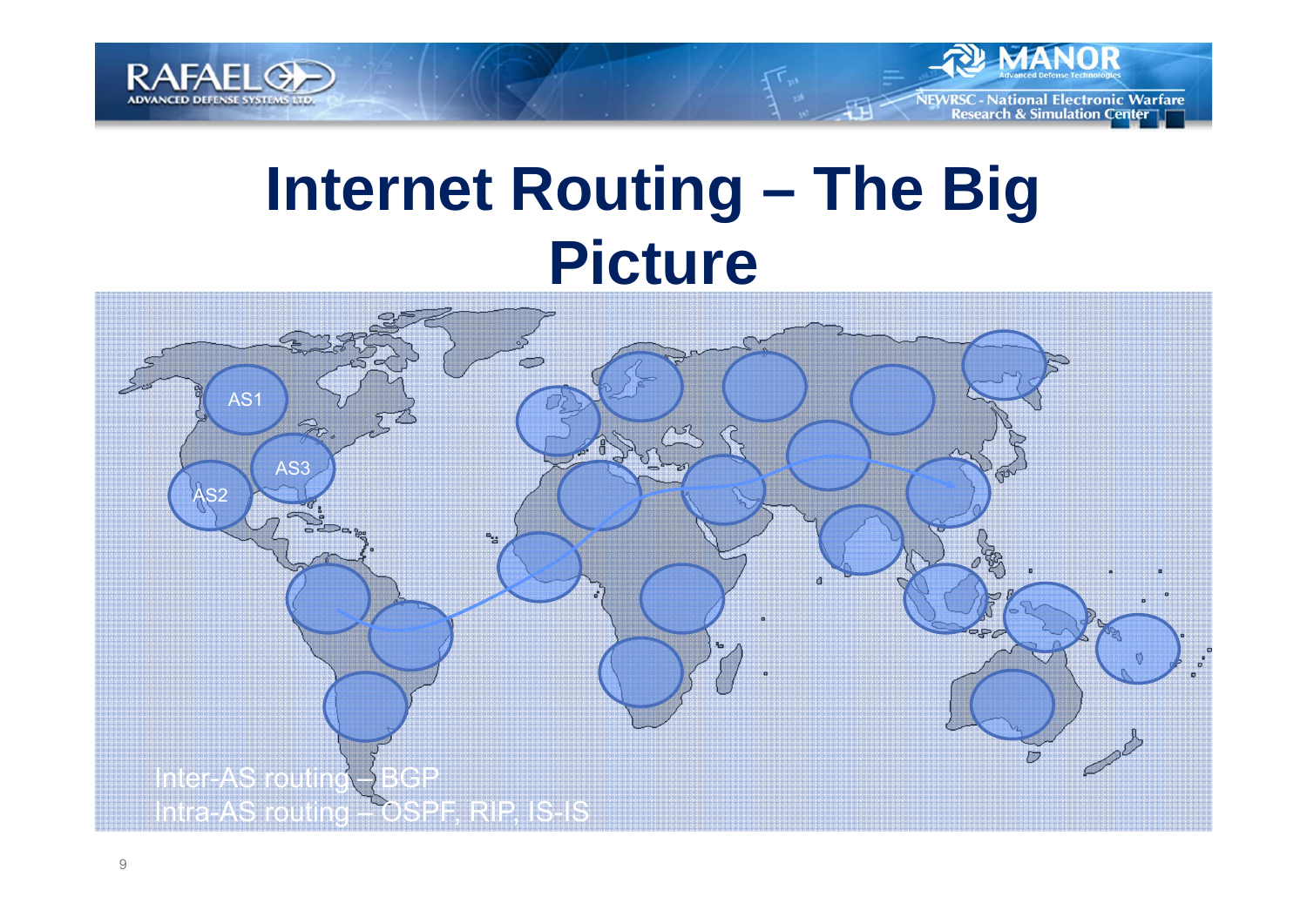![](_page_8_Picture_0.jpeg)

## **OSPF Primer**

- Every router periodically advertises it's link state (i.e. "who are my neighbors?").
	- –This is called Link State Advertisement (LSA).
- The LSAs are flooded throughout the network hop-by-hop.
- Every router receives the LSAs of all other routers
	- and installs it in its LSA DB
	- –this allows to build the topology map of the AS.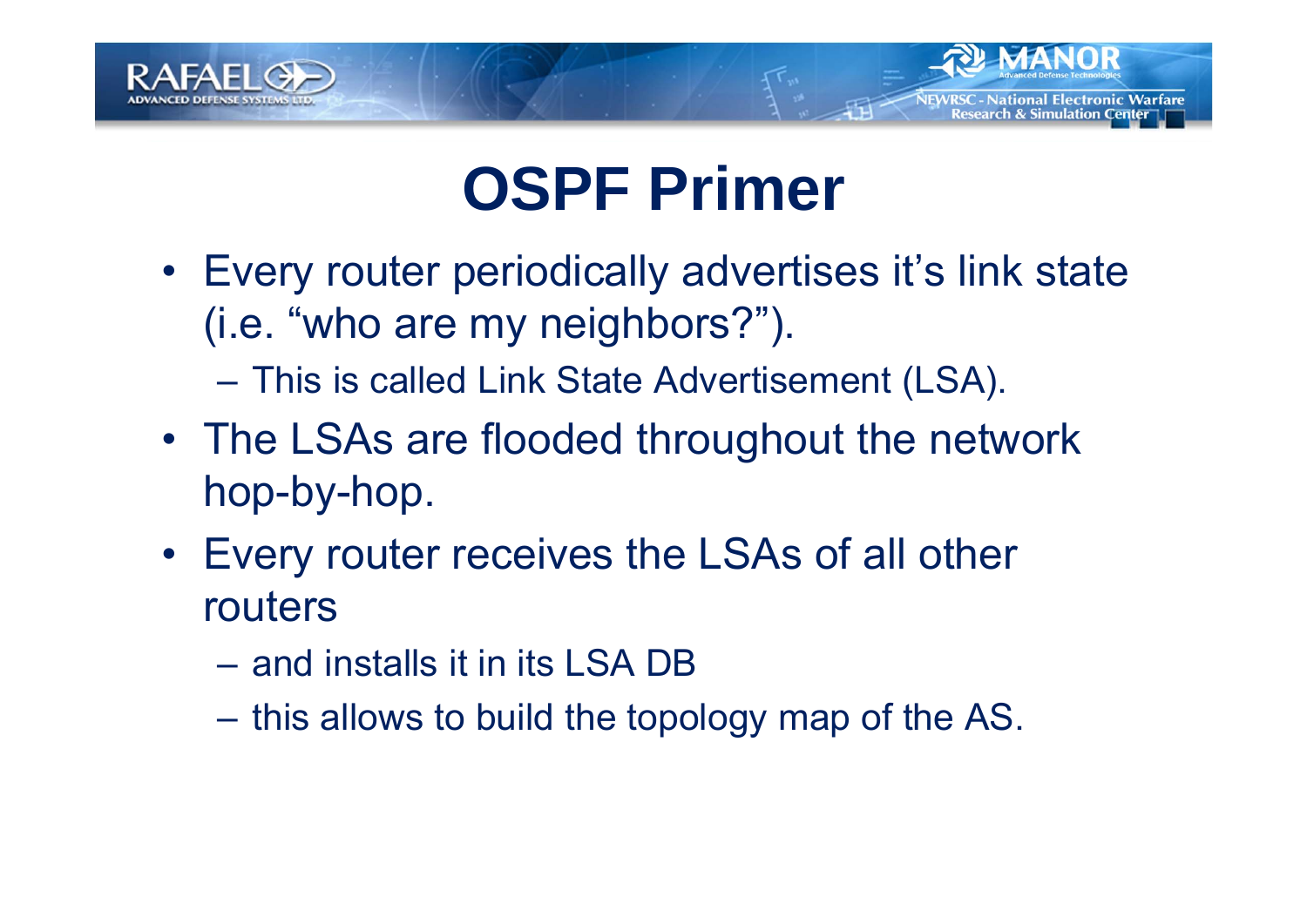![](_page_9_Picture_0.jpeg)

![](_page_9_Picture_1.jpeg)

## **LSA flooding**

![](_page_9_Figure_3.jpeg)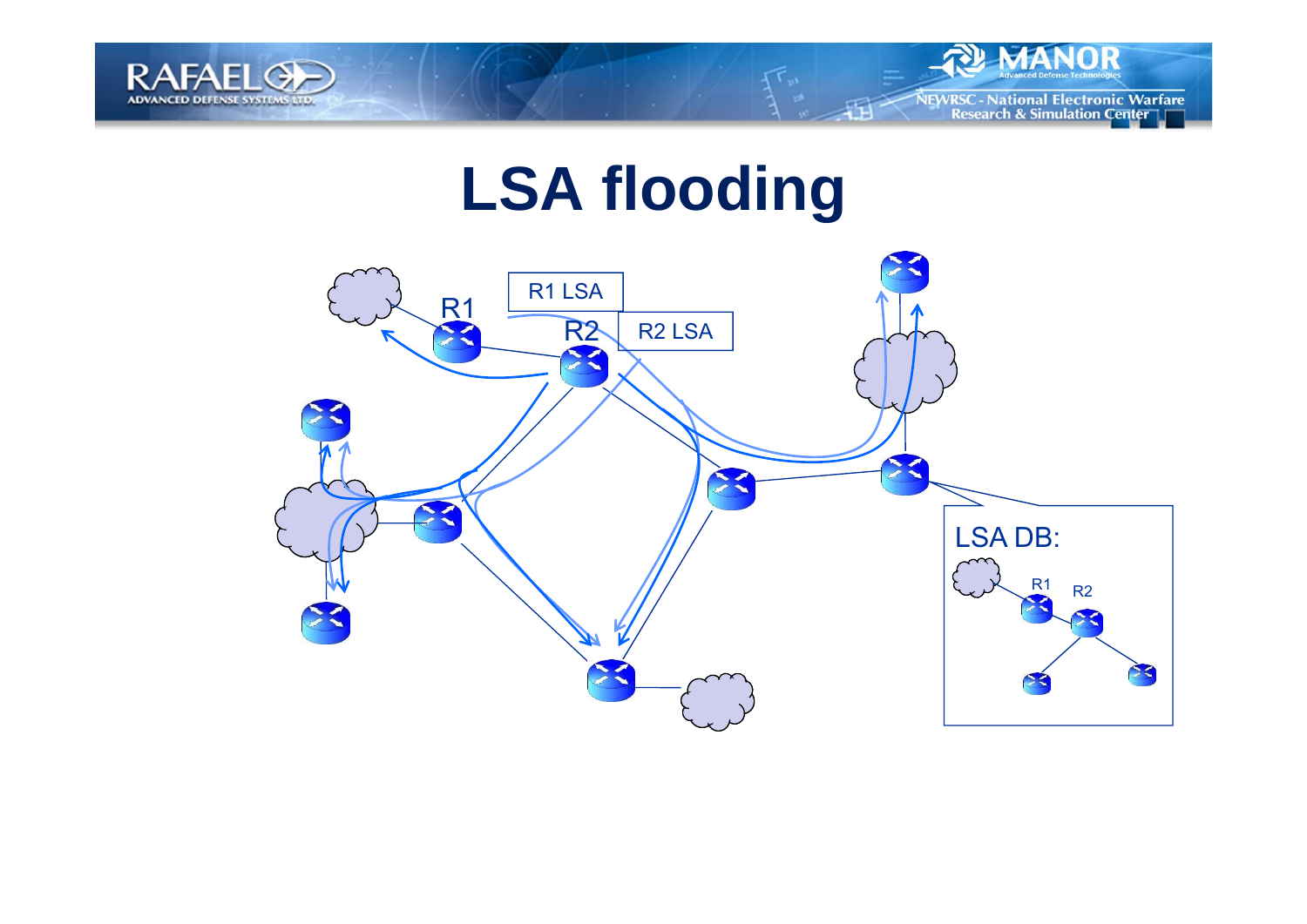![](_page_10_Picture_0.jpeg)

![](_page_10_Picture_1.jpeg)

ational Electronic Warfare **Simulation Center** 

- • There are several types of LSAs. The most important one is:
	- – Router LSA – contains the links of a given router.
- • Throughout the presentation we shall refer only to Router LSAs unless we specifically indicate otherwise.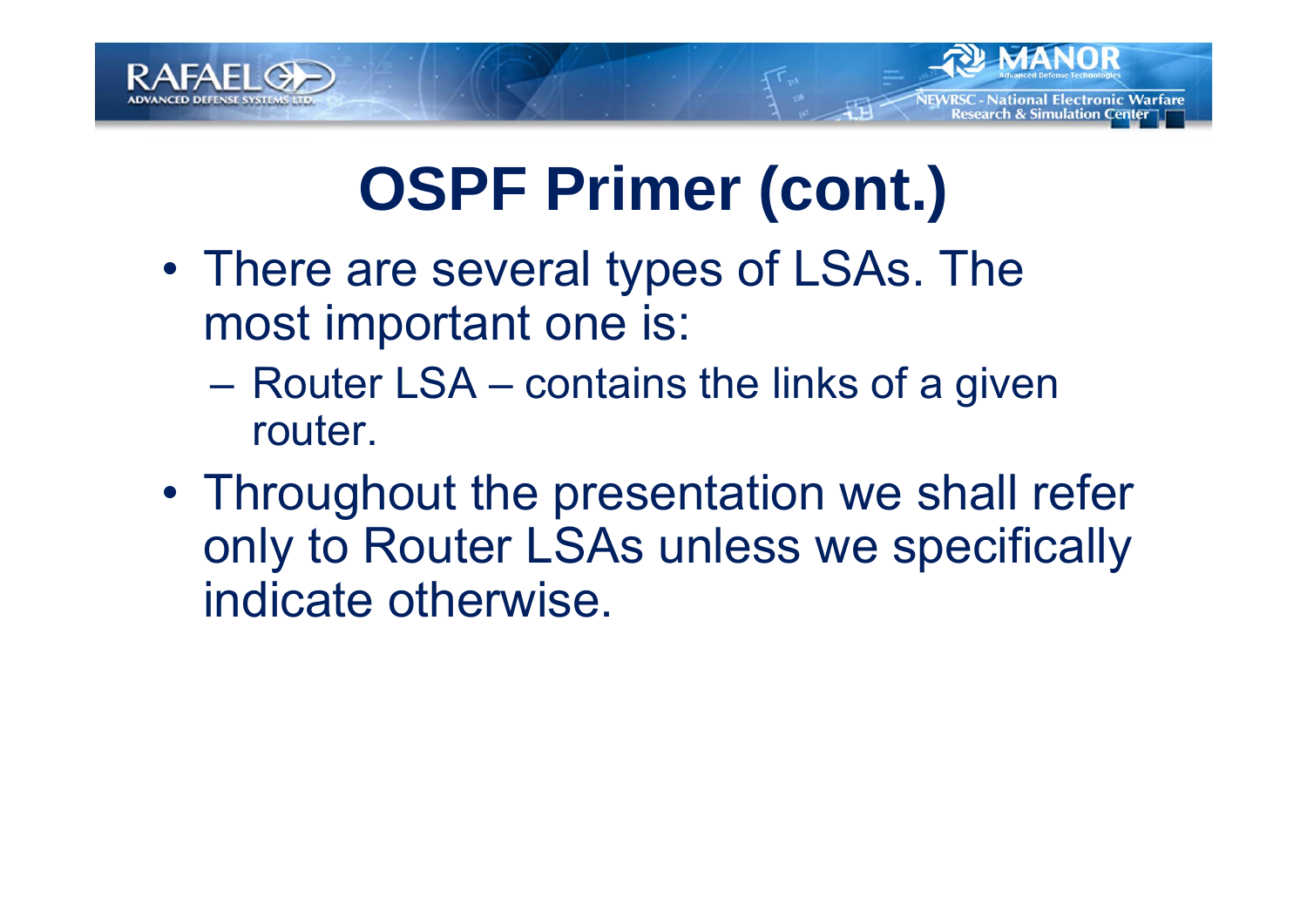![](_page_11_Picture_0.jpeg)

## **The Attacker**

- Location: inside the AS
	- –Controls a single legitimate router in an arbitrary location
	- –This means it can flood LSAs to its neighbors
- • Goal: Full control of the routing tables of all other routers in the AS.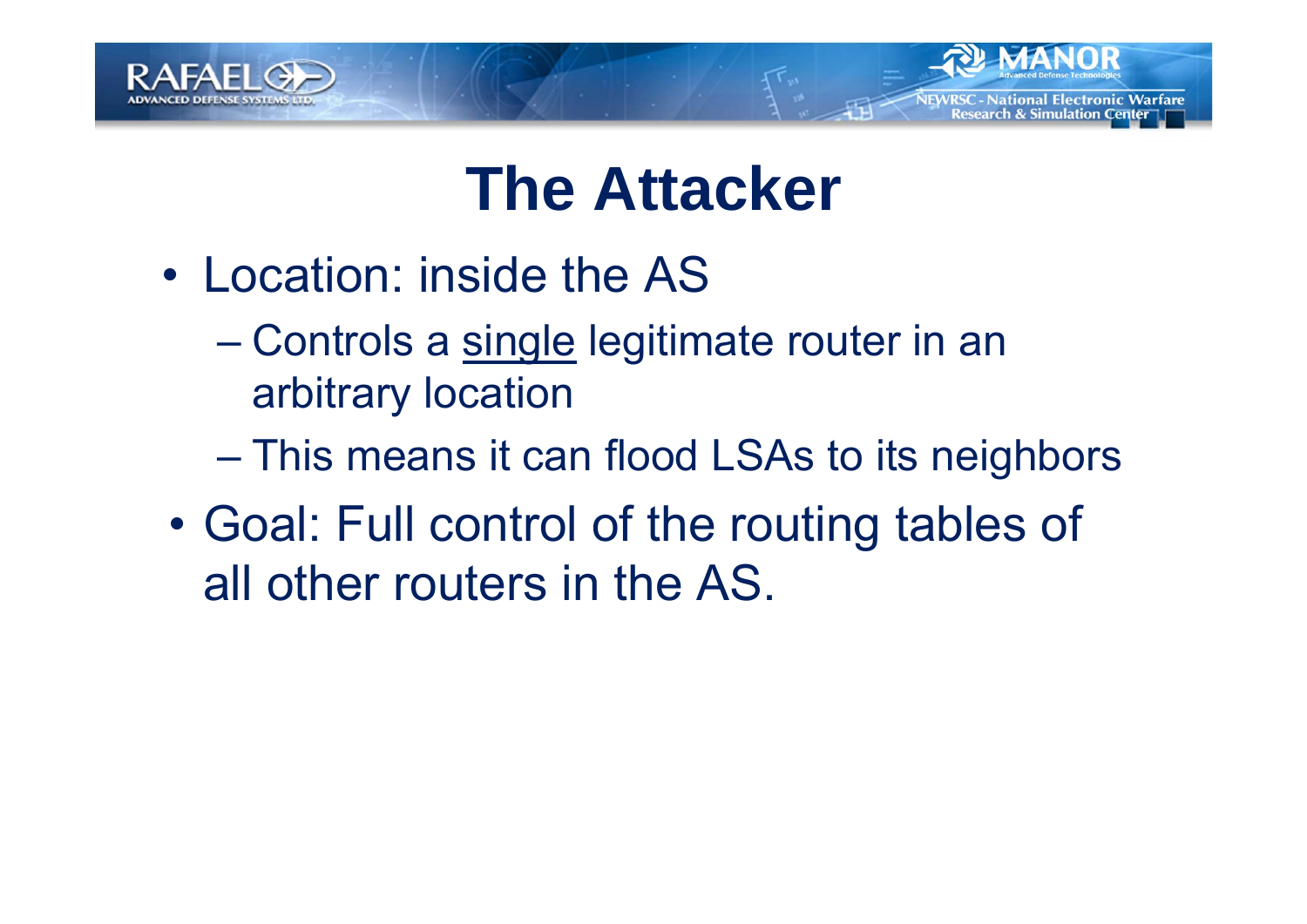![](_page_12_Picture_0.jpeg)

## **OSPF Security Strengths**

lational Electronic Warfare

esearch & Simulation Center

- •Every LSA is flooded throughout the AS
- •The "fight back" mechanism
- $\bullet$  One LSA holds only a little piece of topology information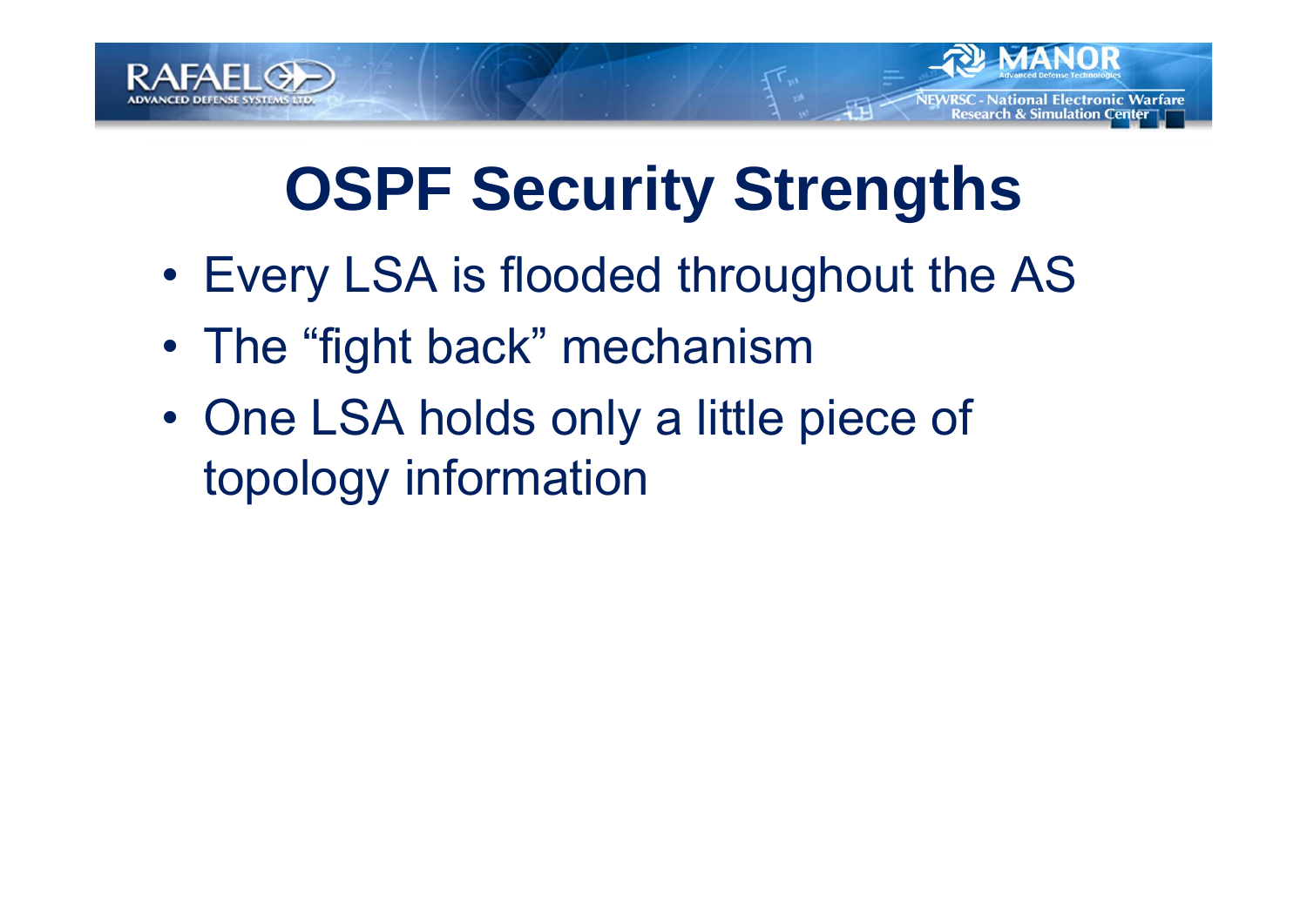![](_page_13_Picture_0.jpeg)

## **Known Attacks**

lational Electronic Warfare

esearch & Simulation Center

- Falsifying self LSAs
	- **London Maria Barrison**  Falsify only a small portion of the AS topology, hence full control over the routing table can not be achieved.
- Falsifying other routers' LSAs
	- **London Maria Barrison**  Triggers immediate fight back
		- non-persistent
- Falsifying phantom router LSAs
	- – Does not have an affect on the routing table
		- since no real router advertises a link back to the phantom.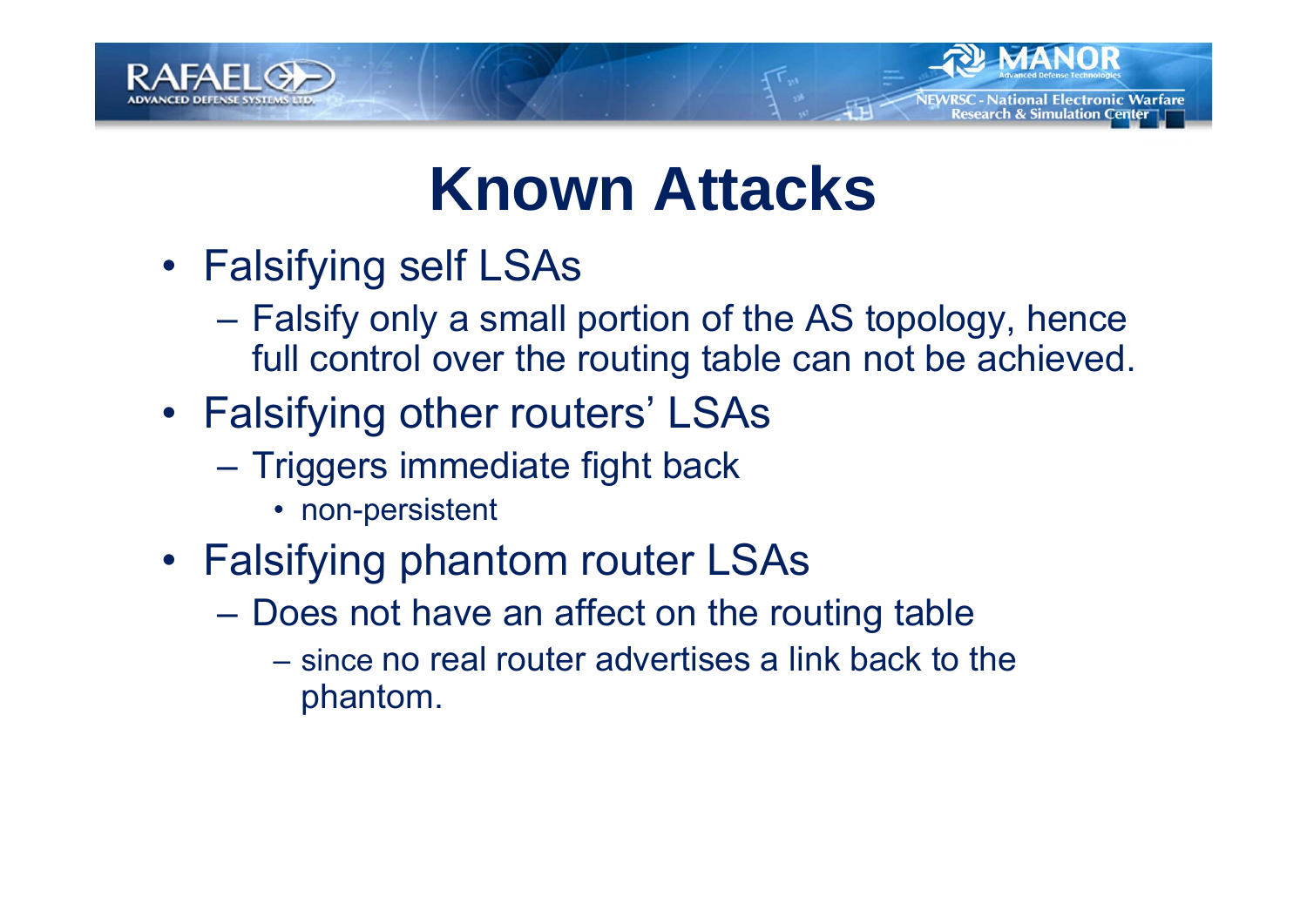![](_page_14_Picture_0.jpeg)

## **Owning the Routing Table – Part I**

- Until 2011 the common knowledge was that an inside attacker cannot gain full and persistent control over the routing table of a router it does NOT control.
- At Black Hat USA 2011 we presented the first general technique to evade fight-back.
	- –Thereby, persistently falsifying LSAs of other routers.
	- – This was called the "Disguised LSA" attack.
		- See http://www.blackhat.com/html/bh-us-11/bh-us-11 briefings.html#Nakibly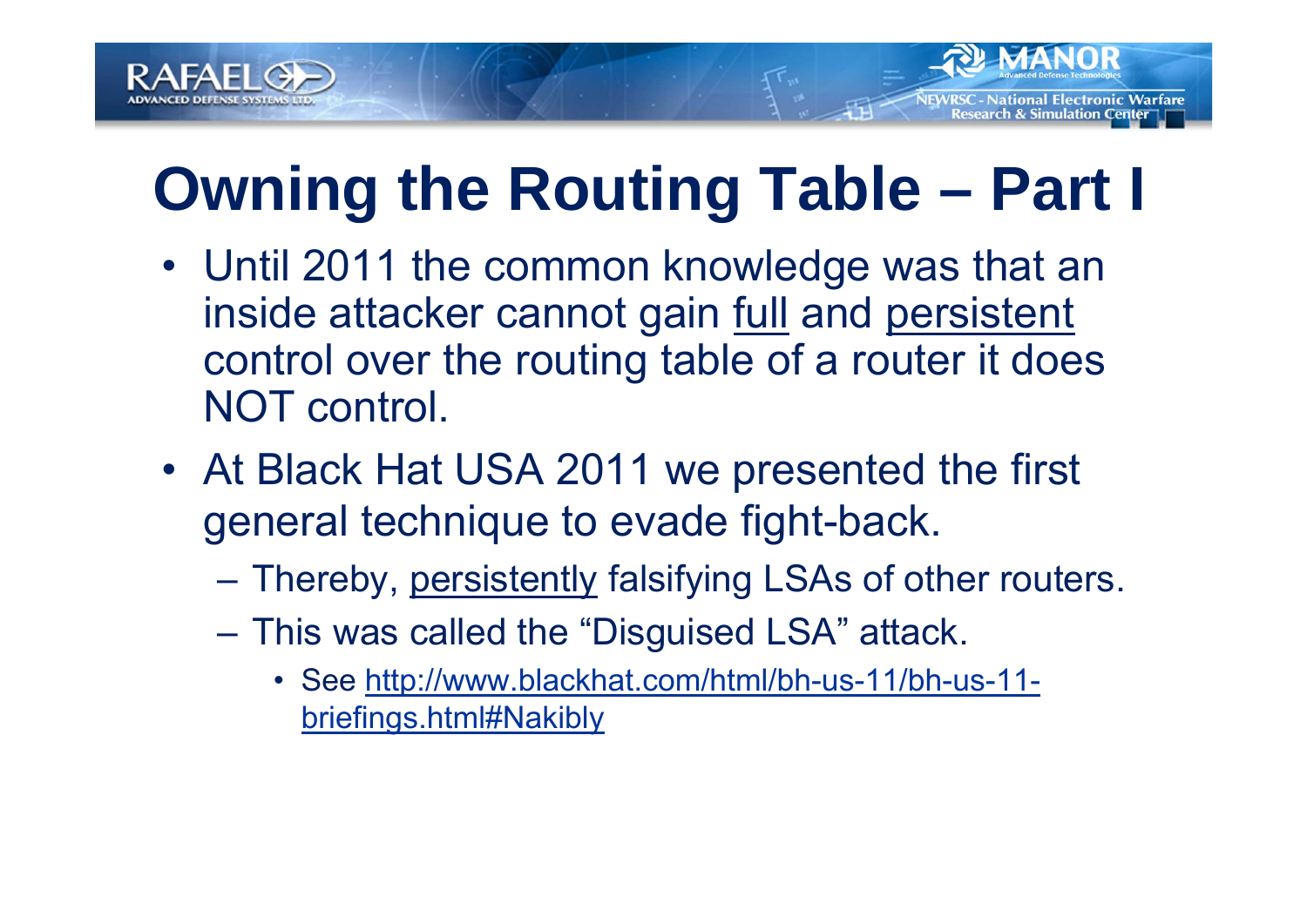![](_page_15_Picture_0.jpeg)

## **The New Attack**

- We now present an even more powerful attack.
	- **London Maria Andrew**  It too allows to persistently falsify LSAs while evading fight-back
- On top of that, it offers some added bonuses:
	- – The routing table of the victim router is erased
		- Can be used as a means to easily DoS a router
	- – Only a single well-crafted attack packet is required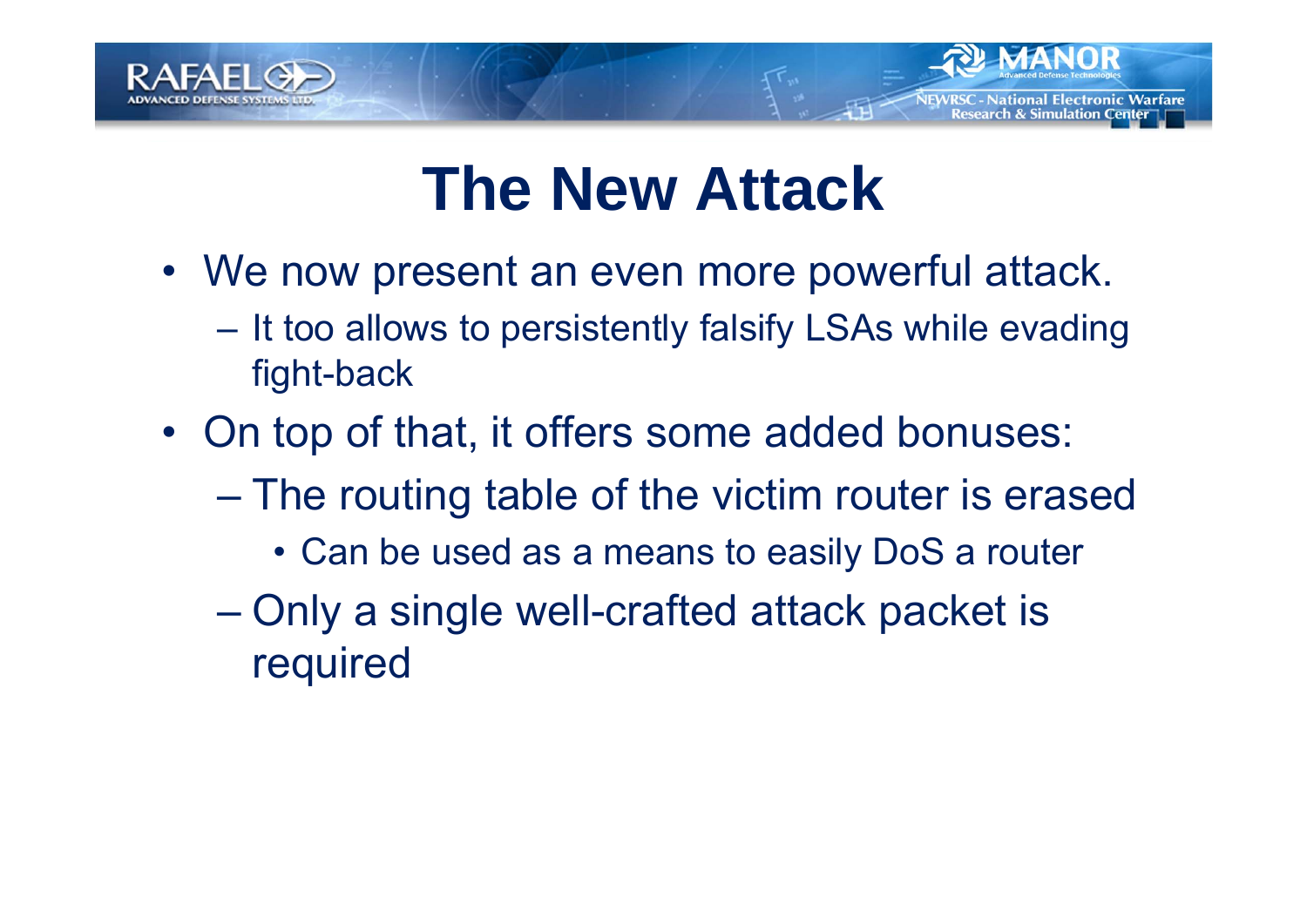![](_page_16_Picture_0.jpeg)

### **Background**

**National Electronic Warfare** 

**Research & Simulation Center** 

### • The LSA header:

![](_page_16_Figure_3.jpeg)

- An LSA is uniquely identified by:
	- –LS type (for Router LSA it is always '1')
	- –Advertising Router
	- Link State ID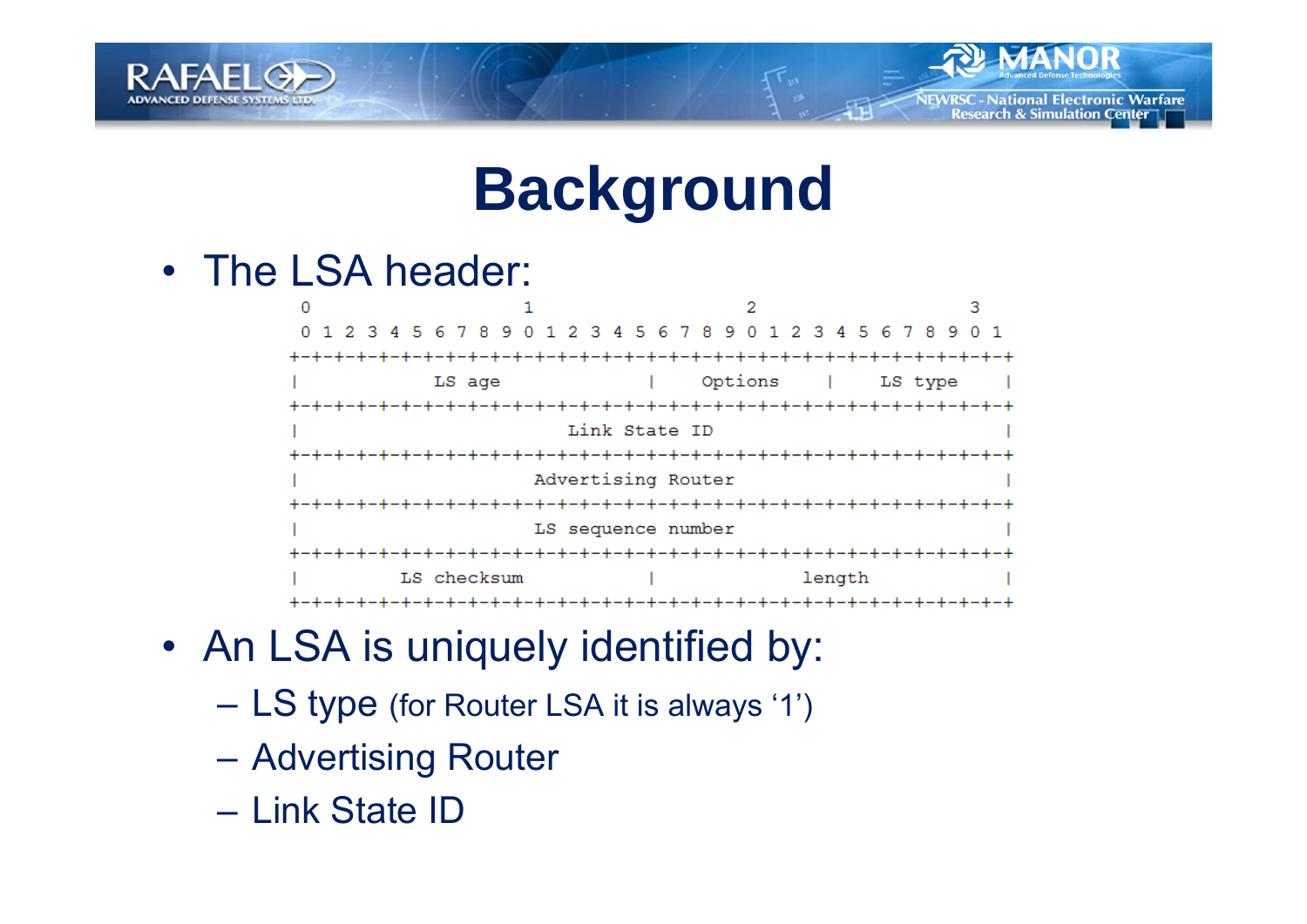![](_page_17_Picture_0.jpeg)

![](_page_17_Picture_1.jpeg)

- Advertising Router
	- **London Maria Andrew**  identifies the router that originated the LSA.
		- i.e., the router ID
- Link State ID
	- **London Maria Andrew**  identifies the part of the AS that is being described by the LSA.
		- i.e., the router ID
- $\Rightarrow$  The two fields must have the same value.
	- – But, the OSPF spec does not specify a check to verify this on LSA reception!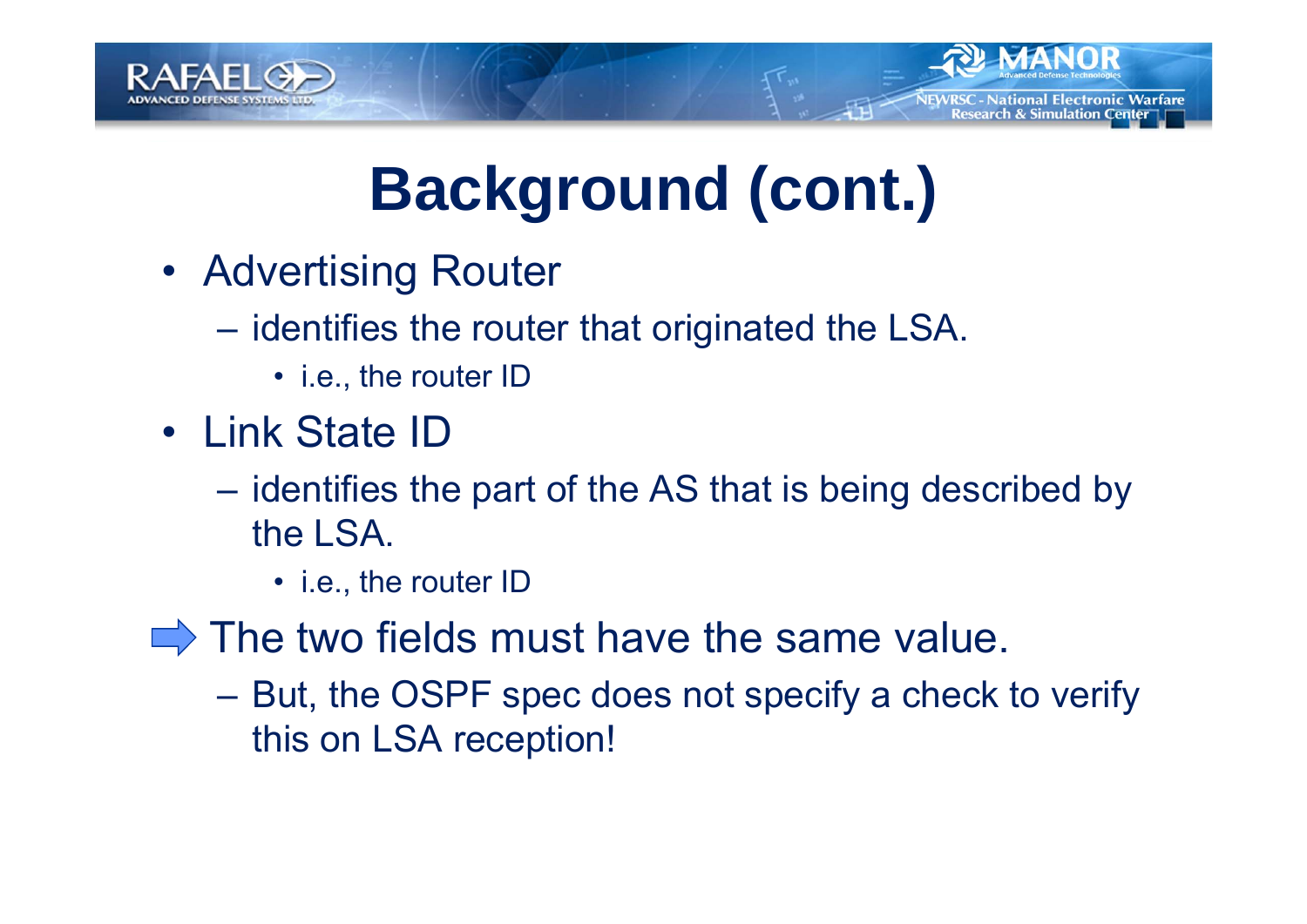![](_page_18_Picture_0.jpeg)

## **The Vulnerability**

- According to the OSPF spec (Sec. 13.4)
	- **London Maria Andrew**  A router fights back only if it receives a false LSA in which
		- "the Advertising Router is equal to the router's own Router ID "
- If the victim router receives a false LSA having:
	- Link State ID = victim router's ID
	- Advertising Router ≠ victim router's ID
- Then, no fight back is triggered by the victim!
	- – This is despite the fact that the LSA claims to describe links of the victim router itself.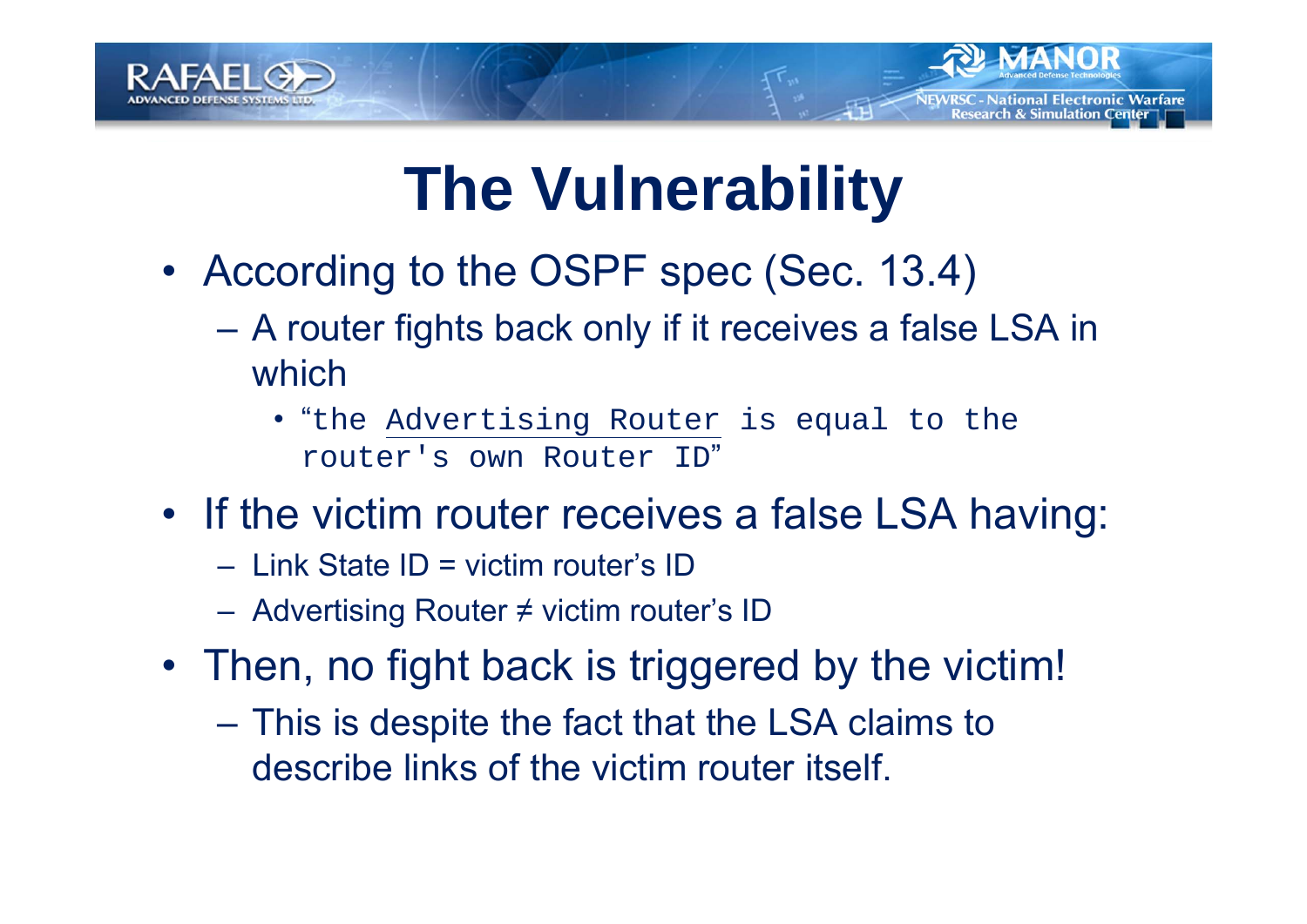![](_page_19_Picture_0.jpeg)

![](_page_19_Picture_1.jpeg)

## **Illustration**

![](_page_19_Figure_3.jpeg)

**All routers install the false LSA in their LSA DBs! The OSPF spec guarantees it.**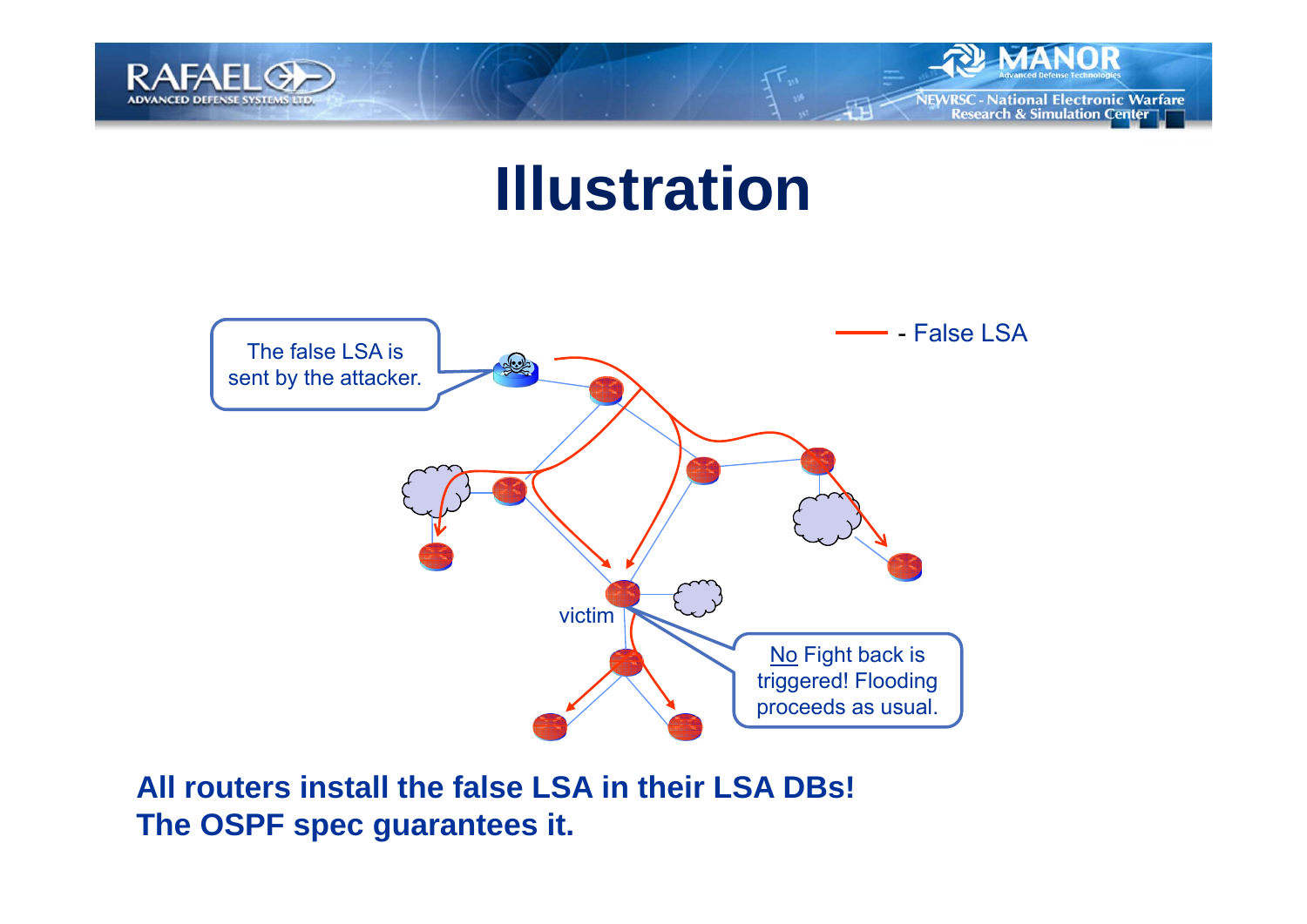![](_page_20_Picture_0.jpeg)

## **But wait, it's not that simple…**

lational Electronic Warfare

**esearch & Simulation Center** 

- There should be a problem:
	- **London Maria Andrew**  Remember Sec. 12.1? An LSA is identified by both:
		- Advertising Router, and
		- Link State ID
	- – Hence, the false LSA has a different identifier than that of the valid LSA (different Advertising Router fields).
		- This means that the two LSAs are different from the OSPF point of view.
	- **London Maria Andrew**  This potentially makes the attack futile
		- The false LSA is installed in the LSA DB, but may simply be ignored by all routers while they keep using the valid LSA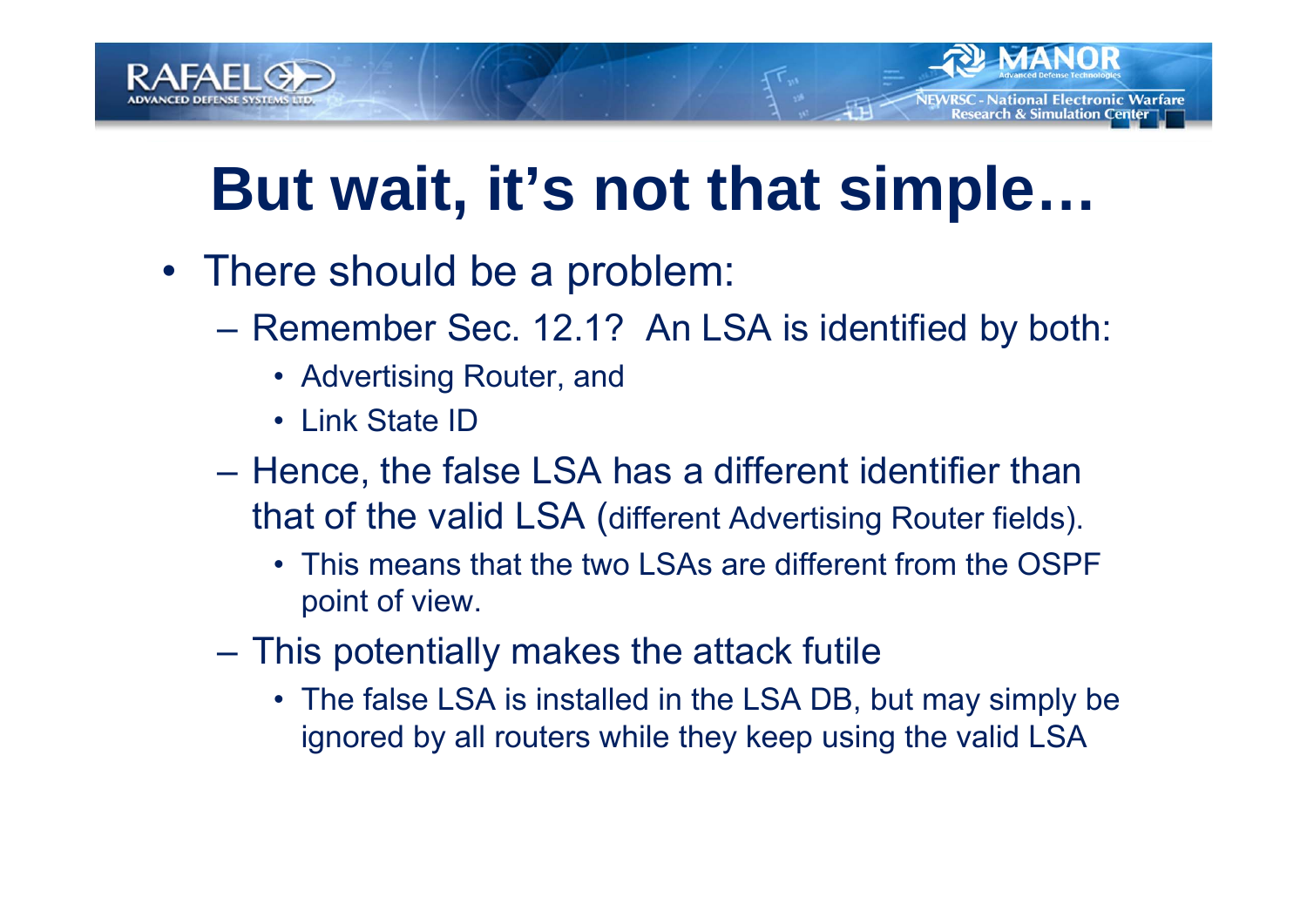![](_page_21_Picture_0.jpeg)

## **Ambiguity**

**National Electronic Warfare** .

lesearch & Simulation Center

- On the other hand, according to the OSPF spec (Sec. 16.1)
	- – During the routing table calculation LSAs are looked up in the LSA DB
		- "This is a lookup … based on the Vertex ID" only!

– Vertex ID = Link State ID

- This is an ambiguity in the spec
	- According to Sec. 12.1 an LSA is identified by the tuple (Link State ID, Adv. Router).
	- On the other hand, according to Sec. 16.1 an LSA is looked up by the Link State ID only.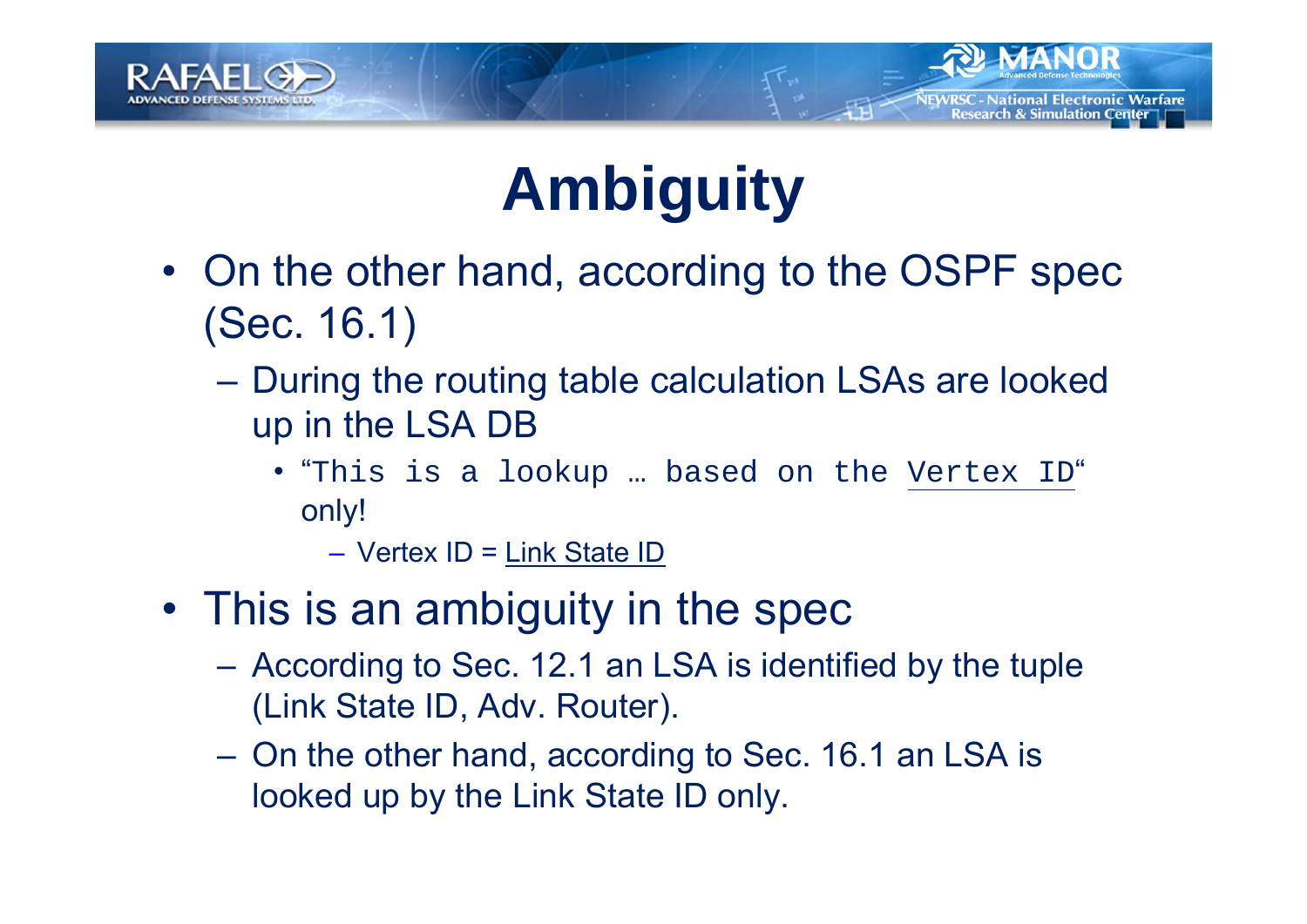![](_page_22_Picture_0.jpeg)

![](_page_22_Picture_1.jpeg)

- All the routers in the AS (including the victim!) have in their LSA DBs two LSAs with the same Link State ID.
	- **London Maria Andrew** the false LSA, and
	- the valid LSA.
- Which LSA will be considered during the routing table calculation?
	- **London Maria Andrew** The OSPF spec does not provide an answer…
	- –Hence, this is implementation dependent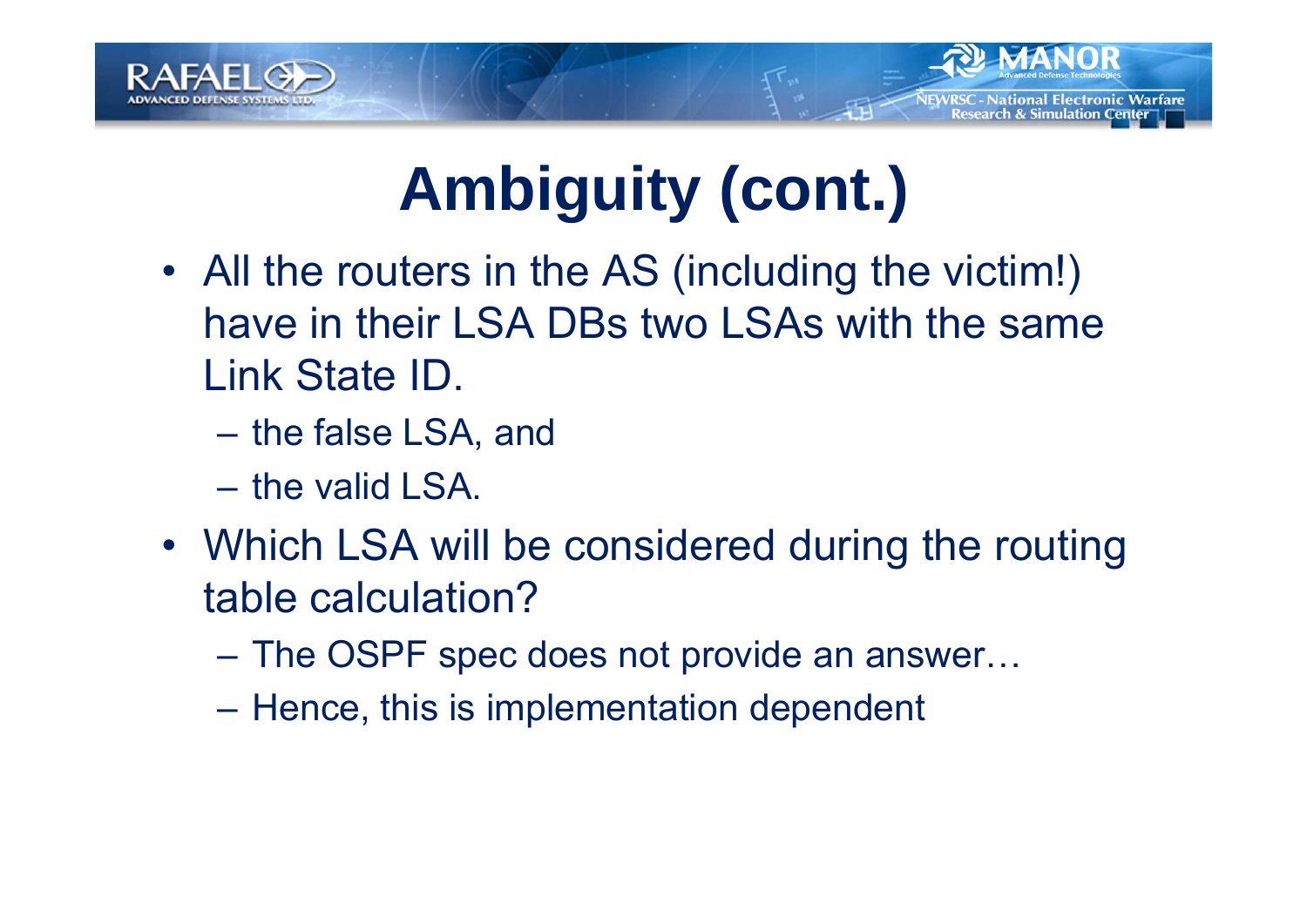![](_page_23_Picture_0.jpeg)

![](_page_23_Picture_1.jpeg)

**NEWRSC - National Electronic Warfare Research & Simulation Center** 

• Holds about 75% of the global enterprise router market.

![](_page_23_Figure_3.jpeg)

Top Enterprise Router Revenue Market Leaders in 1Q12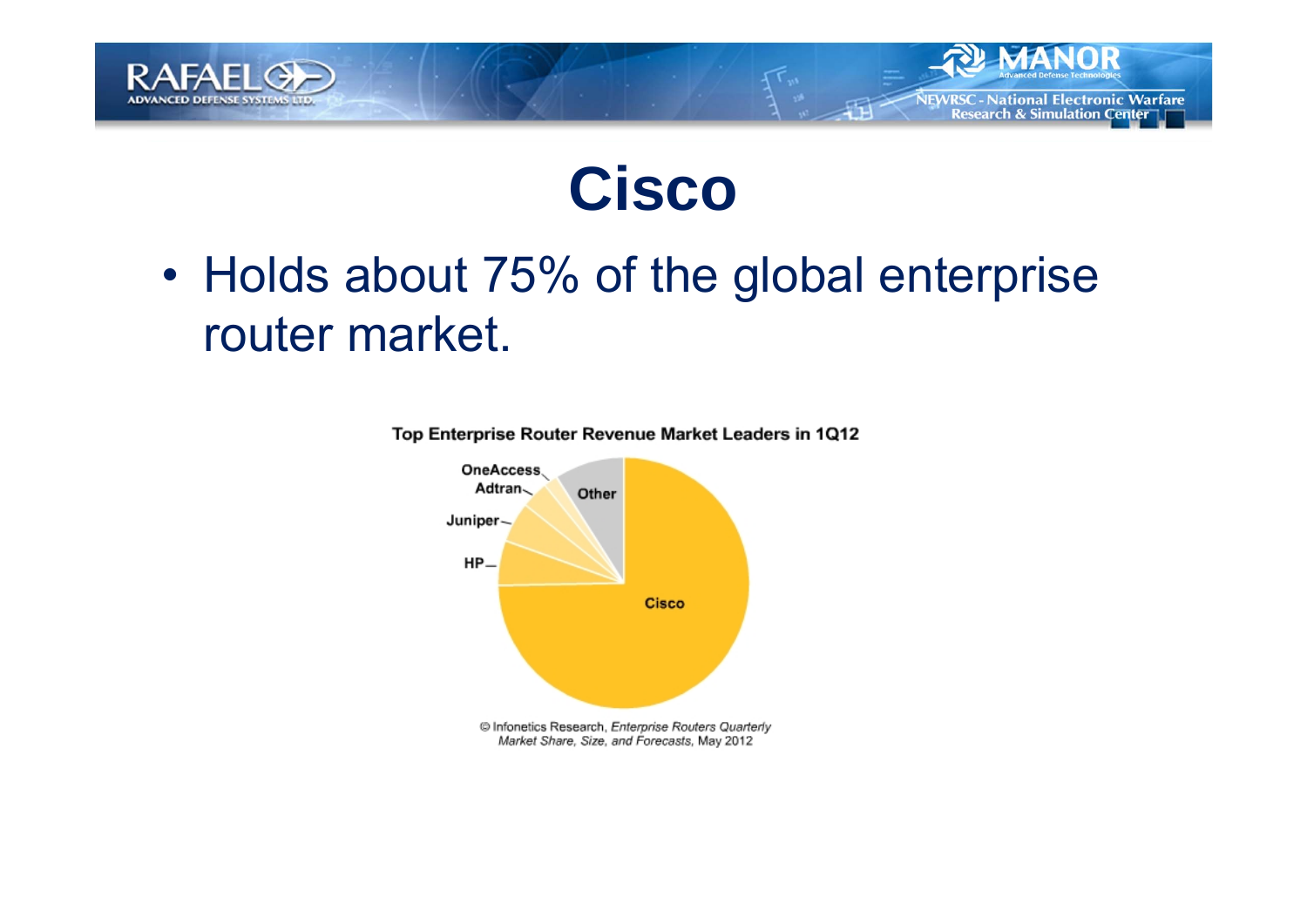![](_page_24_Picture_0.jpeg)

![](_page_24_Picture_1.jpeg)

- We use GNS3 emulation software with production IOS image.
- • Cisco IOS 15.0(1)M
	- Almost latest IOS version.
		- This is the latest version we can get our hands on.
- 7200-series routers.
- •The Scapy attack scripts are attached.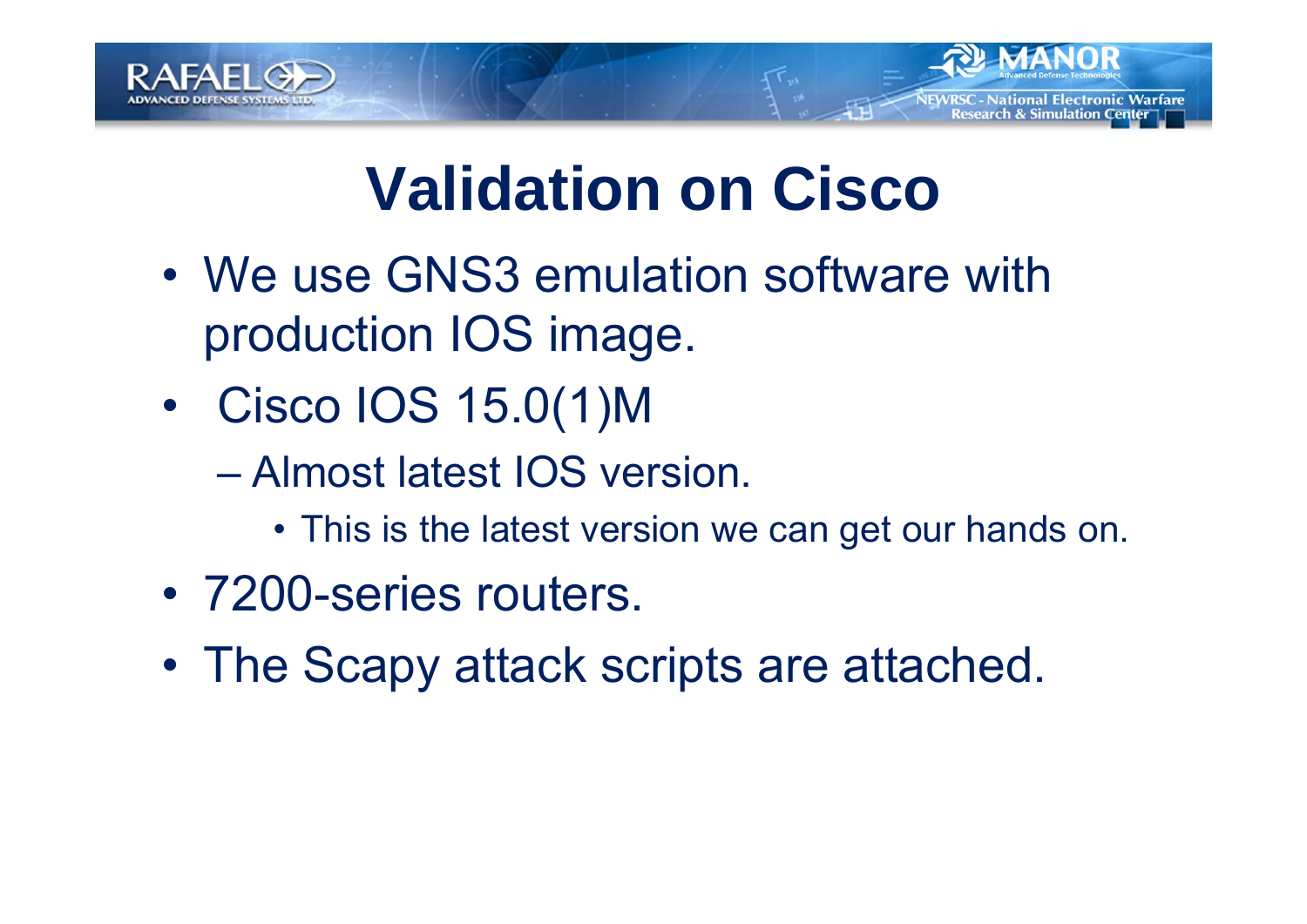![](_page_25_Picture_0.jpeg)

## **Validation on Cisco (cont.)**

**RSC - National Electronic Warfare Research & Simulation Center** 

- Findings:
	- – A false LSA with higher seq. num. than that of the valid LSA will replace the valid LSA in the LSA DB.
		- This happens in all routers including the victim!

![](_page_25_Figure_5.jpeg)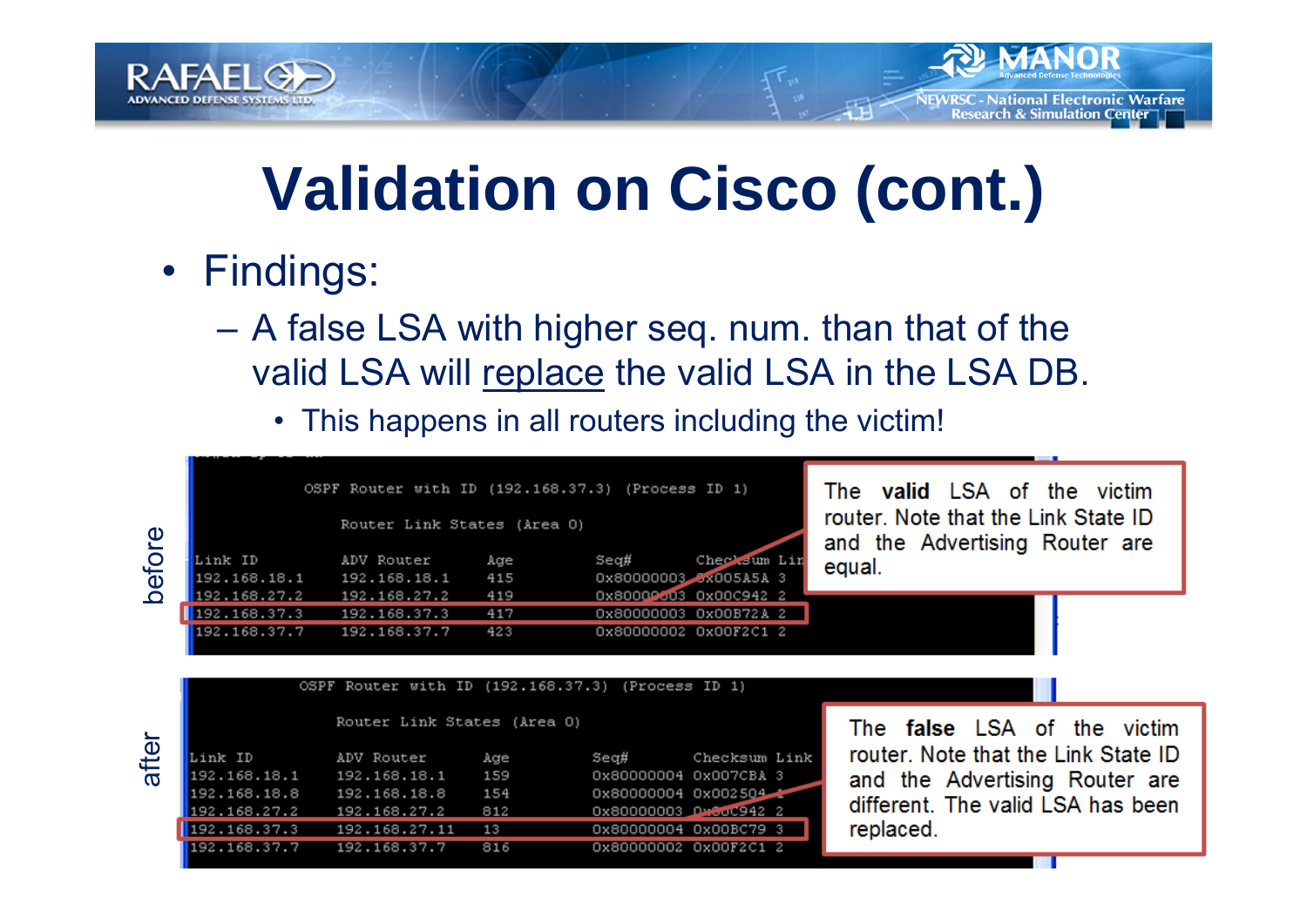![](_page_26_Picture_0.jpeg)

## **Validation on Cisco (cont.)**

**lational Electronic Warfare** 

esearch & Simulation Center

- Findings (cont.):
	- – All the routers consider the false LSA during their routing table calculation!
		- All routers except the victim build their routing table accordingly.
	- The victim's routing table is erased.
		- No OSPF path is calculated.
			- This probably happens since Cisco's OSPF implementation fails to find in the LSA DB during the routing table calculation an LSA with an Advertising Router field that equals to the current router ID.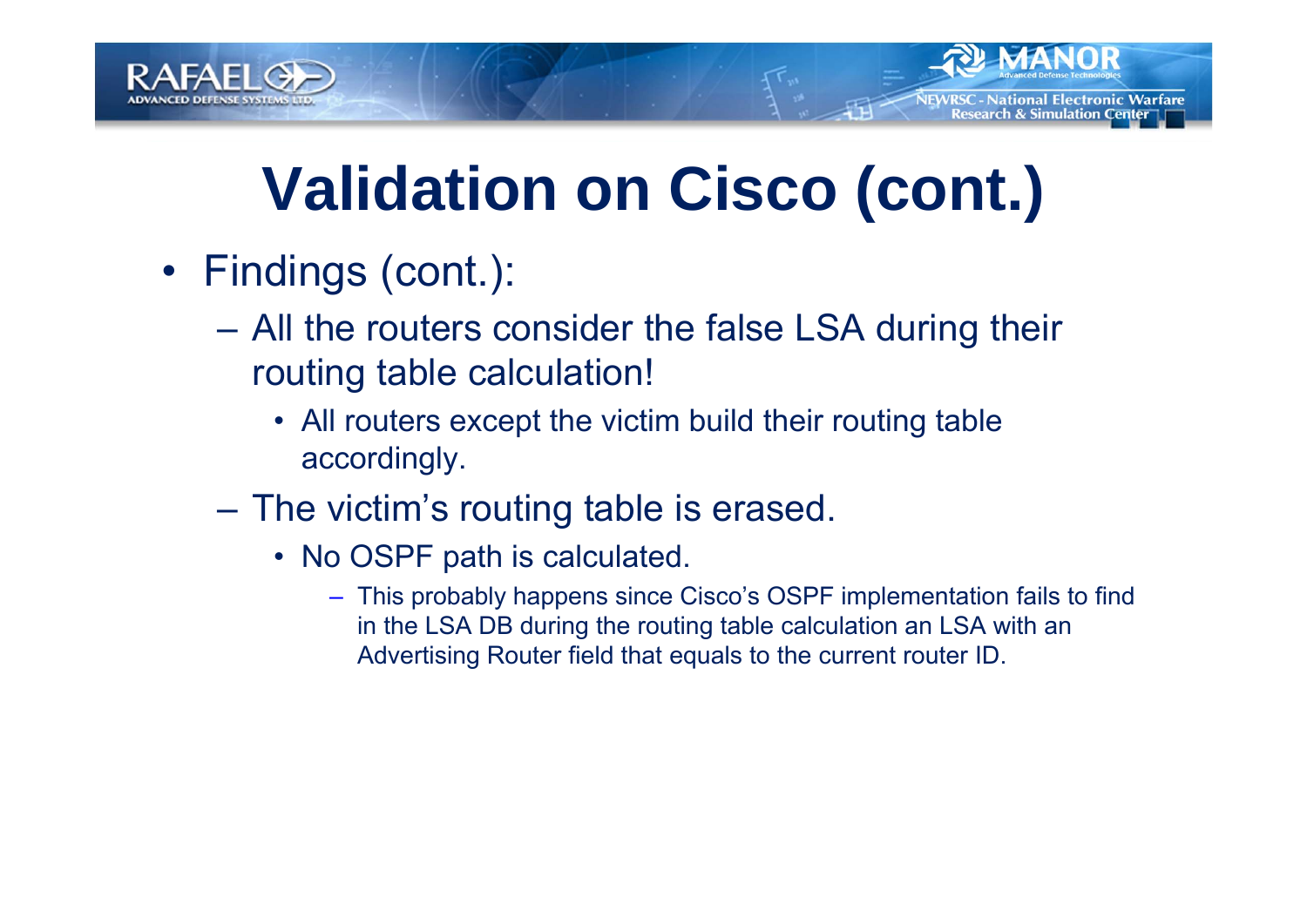![](_page_27_Picture_0.jpeg)

## **Validation on Cisco (cont.)**

- The victim's routing table erasure is persistent!
	- –The victim can not recover spontaneously.
	- The OSPF process must be re-initialized.
- If it wishes, the attacker can undo the erasure by sending another false LSA but with an Advertising Router = victim's ID.
- The victim will fight back and the valid LSA is reinstalled.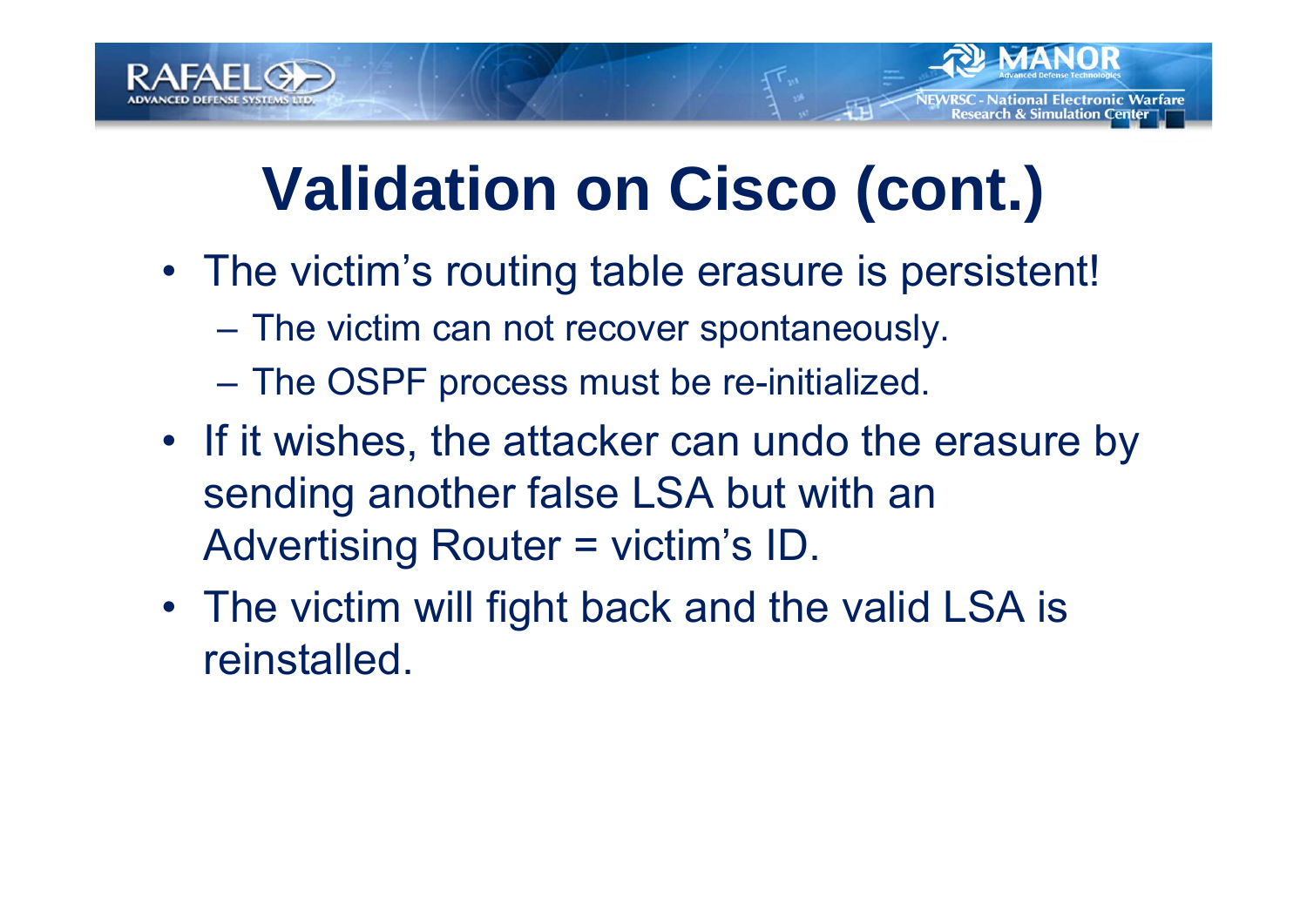![](_page_28_Picture_0.jpeg)

## **Attack Application Example #1**

- • Black hole
	- The false LSA announces that the victim router is directly connected to some external destination (e.g. the IP range of google.com)
	- All AS traffic to that destination will be directed to the victim router which will simply drop the packets.

![](_page_28_Figure_6.jpeg)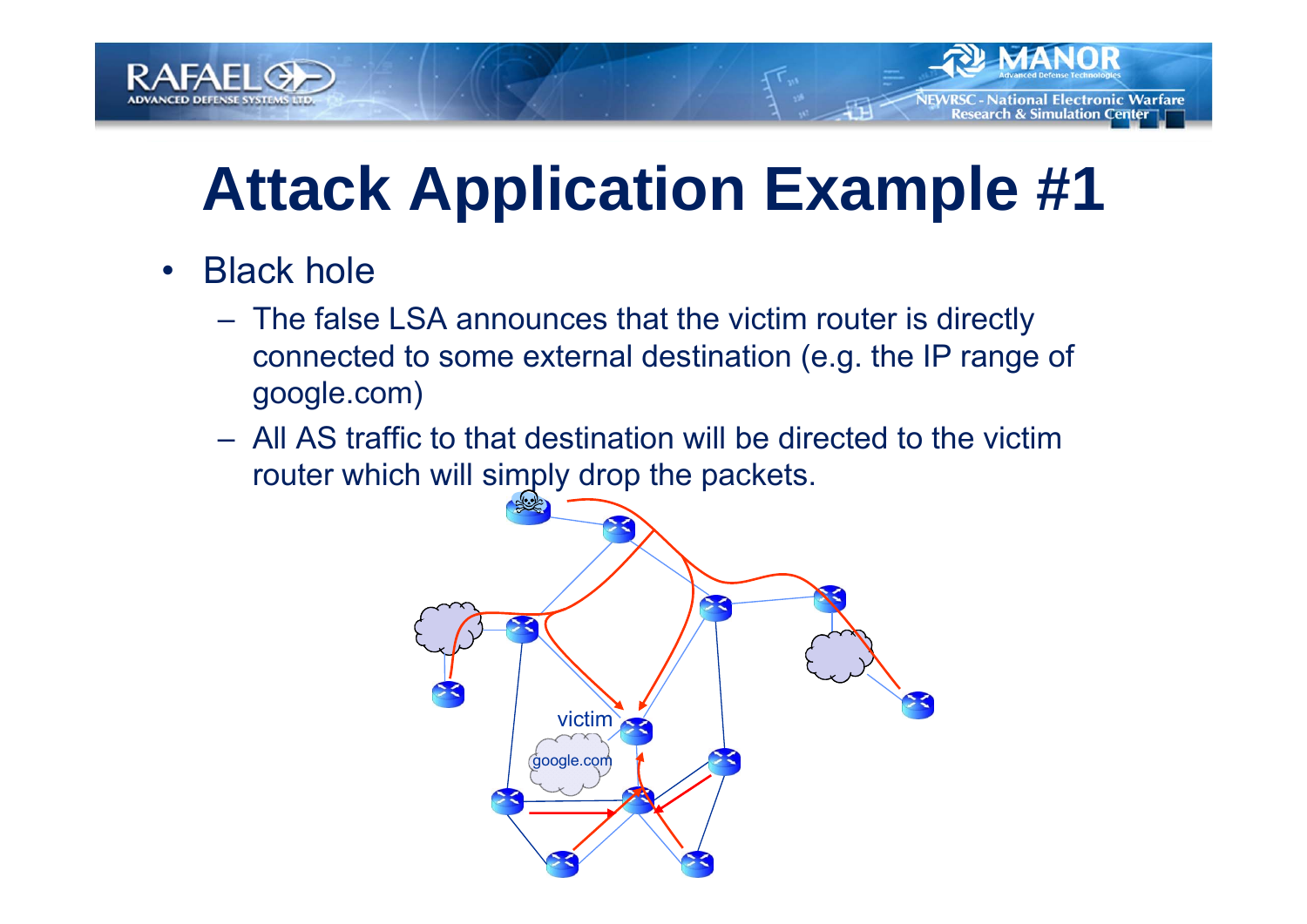![](_page_29_Picture_0.jpeg)

## **Attack Applications Example #2**

- • Traffic diversion
	- The false LSA announce no links for the the victim router
	- All traffic will circumvent the victim.
		- Taking alternative routes, if such routes exist.
		- If not, the AS is partitioned.
		- Green and red paths are before and after the attack, respectively.

![](_page_29_Figure_9.jpeg)